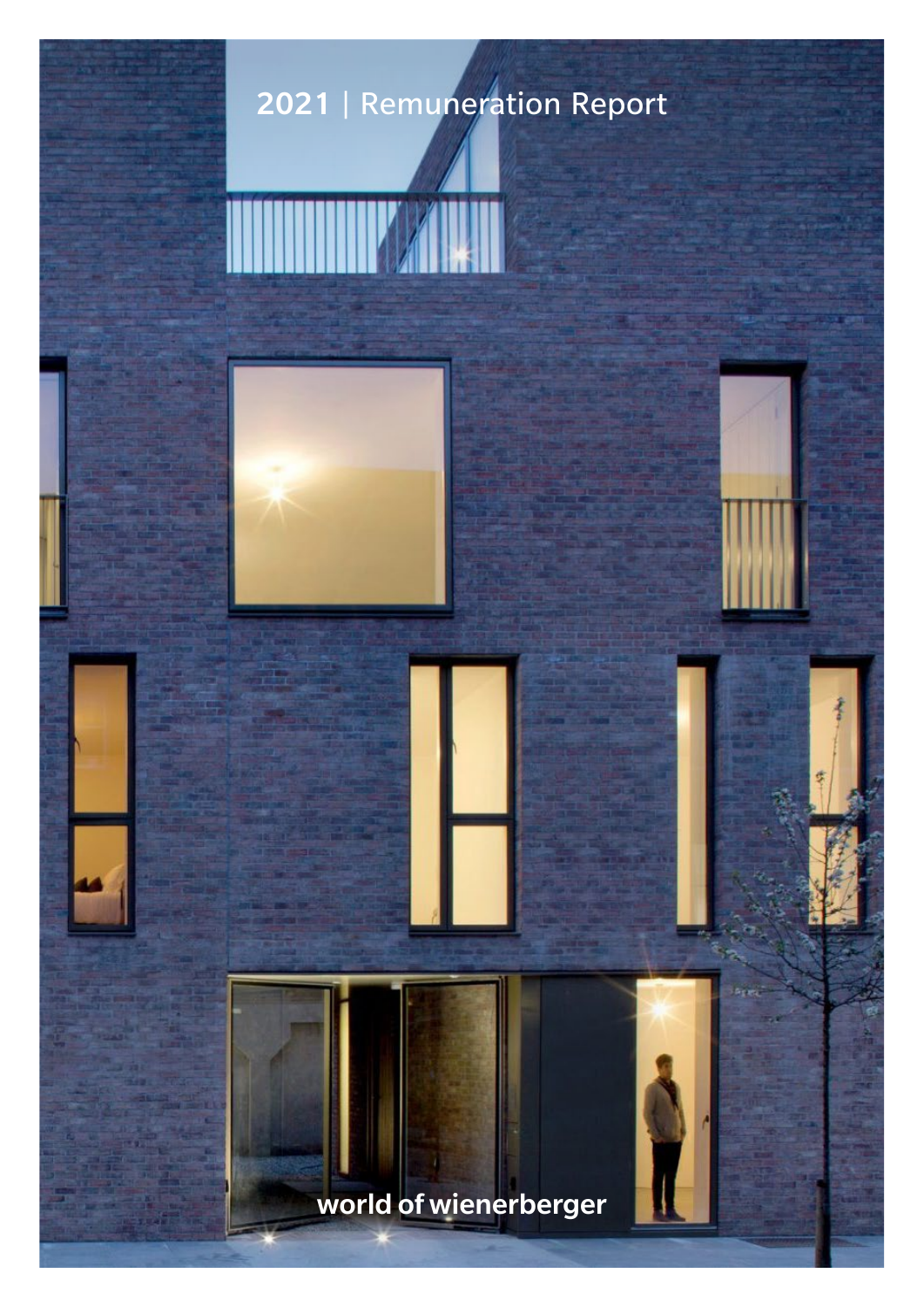# **Remuneration Report**

# **Wienerberger achieves new record result in 2021**

Across the Group, the 2021 business year was marked by the persisting Covid-19 pandemic as well as geopolitical and global economic uncertainties. Despite this challenging environment, Wienerberger not only matched but significantly surpassed its previous record result of the pre-crisis year 2019.

- **›** Revenues grew to a new record of €3,971.3 million (2020: €3,354.6 million).
- **›** Thanks to its resilient business model, Wienerberger maintained its profit distribution policy even in the second year of the Covid pandemic.
- **›** As of December 31, 2021, the Wienerberger share price was trading €6.00 above the 2020 year-end value.
- **›** Free cash flow rose significantly by 6% to €420.6 million (2020: €397.3 million).
- **›** Despite the crisis, Wienerberger successfully advanced the optimization of its portfolio and not only generated organic growth, but also implemented value-accretive growth investments.
- **›** The Group's strong commitment to environmental, social, and governance targets is fully in line with its Strategy 2023.

The new remuneration policy for the Managing Board and the Supervisory Board as approved at the 151<sup>st</sup> Annual General Meeting in 2020 is fully in line with international governance standards. Drawn up taking input received from investors into account, the policy is intended to create a transparent, appropriate, and up to date remuneration system aimed at incentivizing sustainable value creation and the realization of key corporate targets in line with shareholders' interests. In addition, the incentive structure built into the Managing Board remuneration system is reviewed each year with regard to its suitability for promoting a sustainable increase in enterprise value. The remuneration policy is valid for the period from 2020 to 2024 and can be viewed on the company's website (www.wienerberger.com).

The Remuneration Report of Wienerberger AG for the 2021 business year was elaborated by the Managing Board and the Supervisory Board and will be submitted to a vote at the 153<sup>rd</sup> Annual General Meeting in 2022.

## **Summary**

The Remuneration Report of Wienerberger AG is composed of three sections – Managing Board Remuneration, Supervisory Board Remuneration, and Shareholdings of the Managing Board and the Supervisory Board – and summarizes the principles underlying the remuneration of Board members (for details, please refer to the following pages).

## **Managing Board Remuneration**

Managing Board remuneration comprises four components:

- **›** Fixed remuneration component reflecting the scope of responsibility (total amount paid out in 2021: €2,179 thousand) (Table 1)
- **›** Short-term variable remuneration component (shortterm incentive, STI) based on the applicable target definitions – total entitlements earned for 2021: €2,095 thousand; total entitlements paid out in 2021: €448 thousand (Table 2b)
- **›** Long-term variable remuneration component (longterm incentive, LTI): total entitlements earned for 2021 (including special LTI): €1,122 thousand (Tables 3b and 3c); total entitlements paid out in 2021: €165 thousand (Table 3c)
- **›** Incidental benefits, including pension fund ar-rangements

## **Short-term variable remuneration (STI)**

The objective of the STI is to reward the Managing Board for their exceptional performance in the challenging 2021 business year, while at the same time taking shareholder interests into account.

**›** As laid down in the 2020–2024 Remuneration Policy, the targets are set in terms of EBITDA (LFL) and free cash flow, plus a target relating to efficiency-enhancing measures.

## **Long-term variable remuneration component (LTI)**

The long-term variable remuneration component aims to focus the actions of Managing Board members on increasing the enterprise value and strengthening their identification with the company's long-term plans and goals.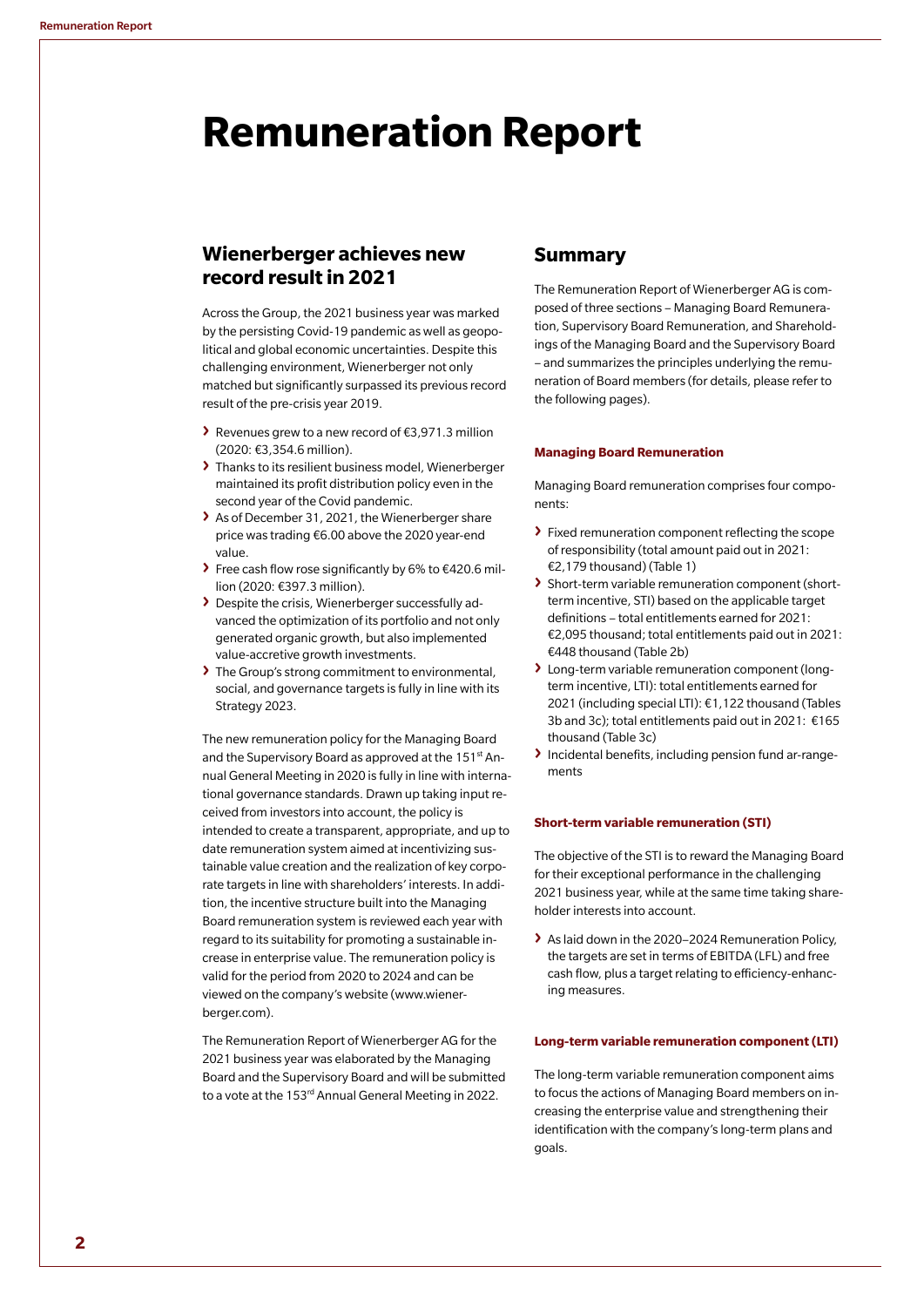**›** As laid down in the 2020–2024 Remuneration Policy, the target was set in terms of relative TSR and ROCE, plus the reduction of the Group's  $CO<sub>2</sub>$  emissions as an ESG-specific target.

As already stated in the 2020 Remuneration Report, all outstanding entitlements of the CEO (from before 2020) from the long-term variable remuneration component (LTI) and the 2020 short-term remuneration component (STI) were bundled into a new, share-based, five-year program. The CEO will thus invest in the future of the company in line with the interests of its shareholders. This remuneration structure ensures that the company will be able to continue to fulfil its long-term obligations vis-à-vis its stakeholders (see special LTI, Table 4).

## **Total payout to the Managing Board**

In the year under review, a total of €8,930 thousand (2020: €5,075 thousand) was paid out to the Managing Board, excluding pension fund contributions and incidental benefits (see Table 6).

#### **Supervisory Board Remuneration**

Since 2020, remuneration for the members of the Supervisory Board has been divided into annual fixed remuneration for Supervisory Board work and annual fixed remuneration for committee work. Committee remuneration is limited to one committee membership per person and is paid out only once, even if a Supervisory Board member is active on several committees (total remuneration for 2021: €846 thousand, payable after the 153<sup>rd</sup> Annual General Meeting in May 2022, Table 9).

## **Shareholdings of Members of the Managing Board and Supervisory Board**

In 2021, members of the Supervisory Board and Managing Board purchased a total of 64,152 shares (total number of shares held as of 12/31/2021: 257,331, Table 10).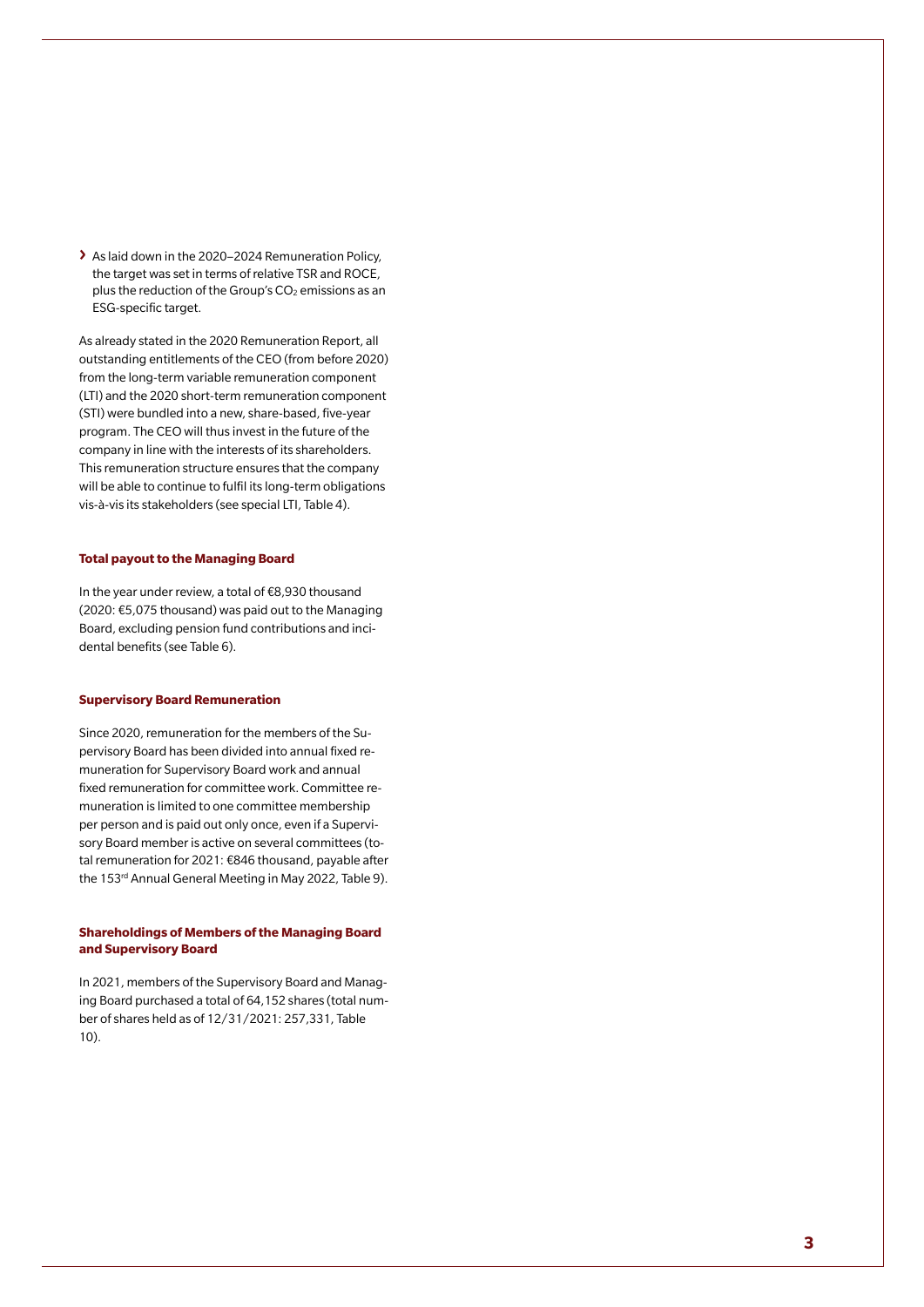# **Dear Shareholders,**

In 2020, a new remuneration policy for the Managing Board and the Supervisory Board, elaborated in line with international governance standards and taking investors' feedback into account, was adopted at the 151st Annual General Meeting on May 5, 2020. The Wienerberger Remuneration Policy is intended to create a transparent, attractive, and up to date system aimed at incentivizing sustainable value creation and realizing key corporate targets in line with shareholders' interests. The Remuneration Policy is valid for the period from 2020 to 2024 and is available on the company's website (www.wienerberger.com). The principles and provisions of the 2020–2024 Remuneration Policy were subsequently implemented by the Supervisory Board of the company.

The Remuneration Report of Wienerberger AG for the 2021 business year was drawn up by the Managing Board and the Supervisory Board and will be submitted to a vote at the 153<sup>rd</sup> Annual General Meeting in 2022. This report provides a comprehensive overview of the remuneration components for current and former members of the Managing Board and the Supervisory Board, specifying the resulting entitlements and payouts for the 2021 business year. It was prepared in accordance with the provisions of the following guidelines and recommendations:

- **›** Shareholder Rights Directive II as transposed in the Austrian Stock Corporation Act
- **›** Remuneration Policy 2020–2024 of Wienerberger AG
- **›** Statement 37 of the Austrian Financial Reporting and Auditing Committee (AFRAC) on the Remuneration Report pursuant to sect. 78c of the Stock Corporation Act

# **Emerging from the crisis stronger than before**

Despite a persistently challenging global economic environment, the Wienerberger Group delivered a new record result in 2021.

In the 2021 business year, Wienerberger generated revenues in the amount of €3,971.3 million (2020: €3,354.6 million), the highest revenues in the Group's history of over 200 years. This development was essentially attributable to the right steps taken by the Managing Board and the Supervisory Board in the past and their ability to react swiftly to unforeseen events.

Thanks to the Managing Board's far-sighted approach, the company was able to continue its policy of returning capital to the shareholders even in the second year of the global Covid-19 pandemic. Wienerberger not only paid out a dividend of €67.4 million at the beginning of 2021, but also redeemed the entire outstanding hybrid capital of €225 million. Once again, the resilience of Wienerberger's business model was impressively confirmed.

On account of its strict cost discipline, Wienerberger generated a free cash flow of €420.6 million in 2021, as compared to €397.3 million in the previous year.

Despite a persistently challenging environment and a general atmosphere of uncertainty in connection with the Covid-19 pandemic and the unpredictable geopolitical situation, the Managing Board continued to optimize the company's portfolio in the interest of the shareholders. The acquisition of Meridian Brick (North America), contractually agreed upon at the end of 2020, was successfully closed in the fall of 2021 after being approved by the US anti-trust authorities. This further strengthened Wienerberger's presence in the North American market. Additionally, the Group's position as a provider of smart system solutions was consolidated through the acquisition of FloPlast in the UK and Cork Plastics in Ireland, two companies now belonging to the Wienerberger Piping Solutions Business Unit.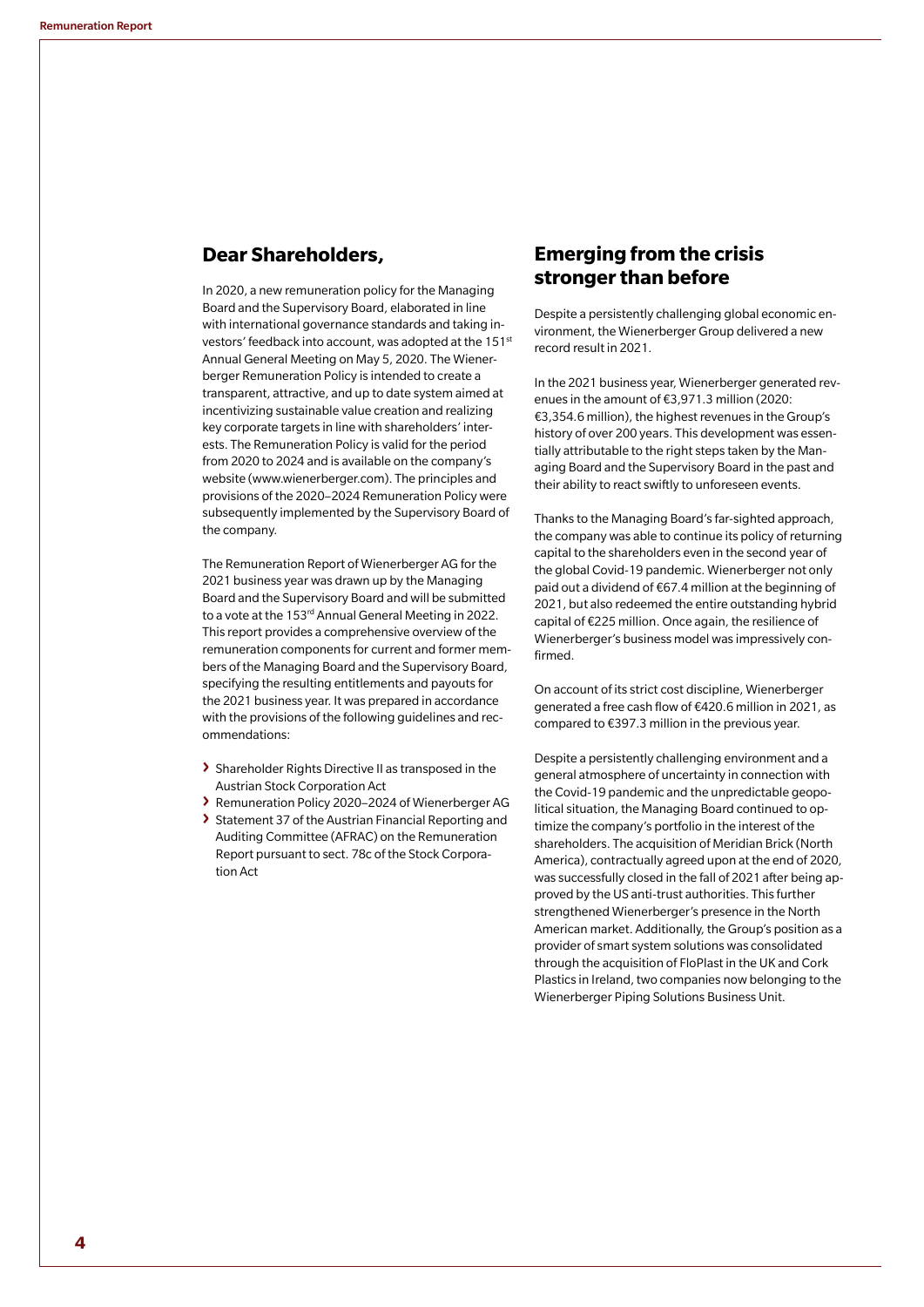# **Shareholder feedback**

The Remuneration Committee, the Supervisory Board as a whole and the Managing Board took account of the concerns that some of our shareholders raised at last year's general meeting regarding the remuneration report. The concerns raised, based on our discussions with shareholders, were primarily related to the discretion used by the Remuneration Committee in 2020 in light of COVID-19. This was also shared by one of the proxy advisors. The Remuneration Committee had decided to cancel existing incentive awards (both shortand long-term) for the CEO and channel them into a new five-year one-off equity award. This was meant to incentivize the CEO to meet our ambitious long-term financial and non-financial strategic goals, that were announced to the capital markets in September 2020 and consequently also reached, whilst navigating the shortterm pressures created by COVID-19.

Whilst the Committee maintains the view that this oneoff award has been fully aligned with shareholders' interests and sent a strong signal to the market regarding the CEO's commitment to Wienerberger's future, it has taken note of investors' sensitivity on the use of discretion. To this end, the Committee highlights that the ability to use discretion is strictly limited to extraordinary situations and would need to be clearly justified when used. The Supervisory Board stresses that no such discretion was applied in 2021, and that it has no indication to do so.

In its latest ESG Roadshow, led by the Supervisory Board Chair, investors were supportive of the remuneration policy as well as the transparency that it provides regarding both short- and long-term targets. As such, no changes are being proposed for the upcoming year and the remuneration policy was strictly applied for the period under review. The Remuneration Committee and the Supervisory Board will continue to take into account feedback received from our shareholders, to constantly improve our governance practices and ensure that Wienerberger meets global best practice.

# **Managing Board remuneration**

Managing Board remuneration basically comprises four components:

- **›** Fixed remuneration component (total payout in 2021: €2,179,267; 2020: €1,964 thousand)
- **›** Short-term variable remuneration component (STI) based on indicator-defined target attainment (earned

entitlement for 2021: €2,094,633; 2020: €746 thousand)

- **›** Long-term variable remuneration component (LTI) based on indicator-defined target attainment (earned entitlement for 2021: €1,586,317 including special LTI; 2020: €0 thousand)
- **›** Incidental benefits including pension fund arrangement

The Remuneration Committee, in close cooperation with the Supervisory Board, is responsible for the structure of the remuneration system. It deals with all matters relating to the remuneration of the Managing Board members and the content of their employment contracts. The goal of the remuneration system is to align corporate goals with corporate strategy and shareholders' interests. Moreover, the members of the Managing Board are to receive compensation that is appropriate by national and international standards.

## **Fixed remuneration component**

The fixed remuneration component reflects the functions and the scope of responsibility of the respective Managing Board member. Its adequacy is regularly evaluated by the Remuneration Committee on the basis of comparisons to companies of the same size, industry, or complexity. This results in different base salaries that correspond to the individual Board members' strategic and operational responsibilities. In line with common practice in Austria, fixed remuneration is divided into fourteen installments and paid at the end of each month; twice a year, the amount of the monthly salary is doubled. Once a year, the fixed remuneration may be adjusted to changed macroeconomic indicators, such as the consumer price indices that are commonly applied in Austria.

In the 2021 business year, the fixed remuneration of CEO Heimo Scheuch amounted to €900,000 (2020: €898 thousand). The following fixed remuneration components were paid out to the members of the Managing Board: €326,948 (2020: €0 thousand) to Gerhard Hanke<sup>1</sup>), €436,597 (2020: €428 thousand) to Solveig Menard-Galli, €431,088 (2020: €213 thousand) to Harald Schwarzmayr, and €84,634 (2020: €425 thousand) to Carlo Crosetto<sup>2</sup>). The increase in the total remuneration of the Managing Board in comparison with 2020 is primarily attributable to the adjustment made on the basis of Statistics Austria's consumer price index.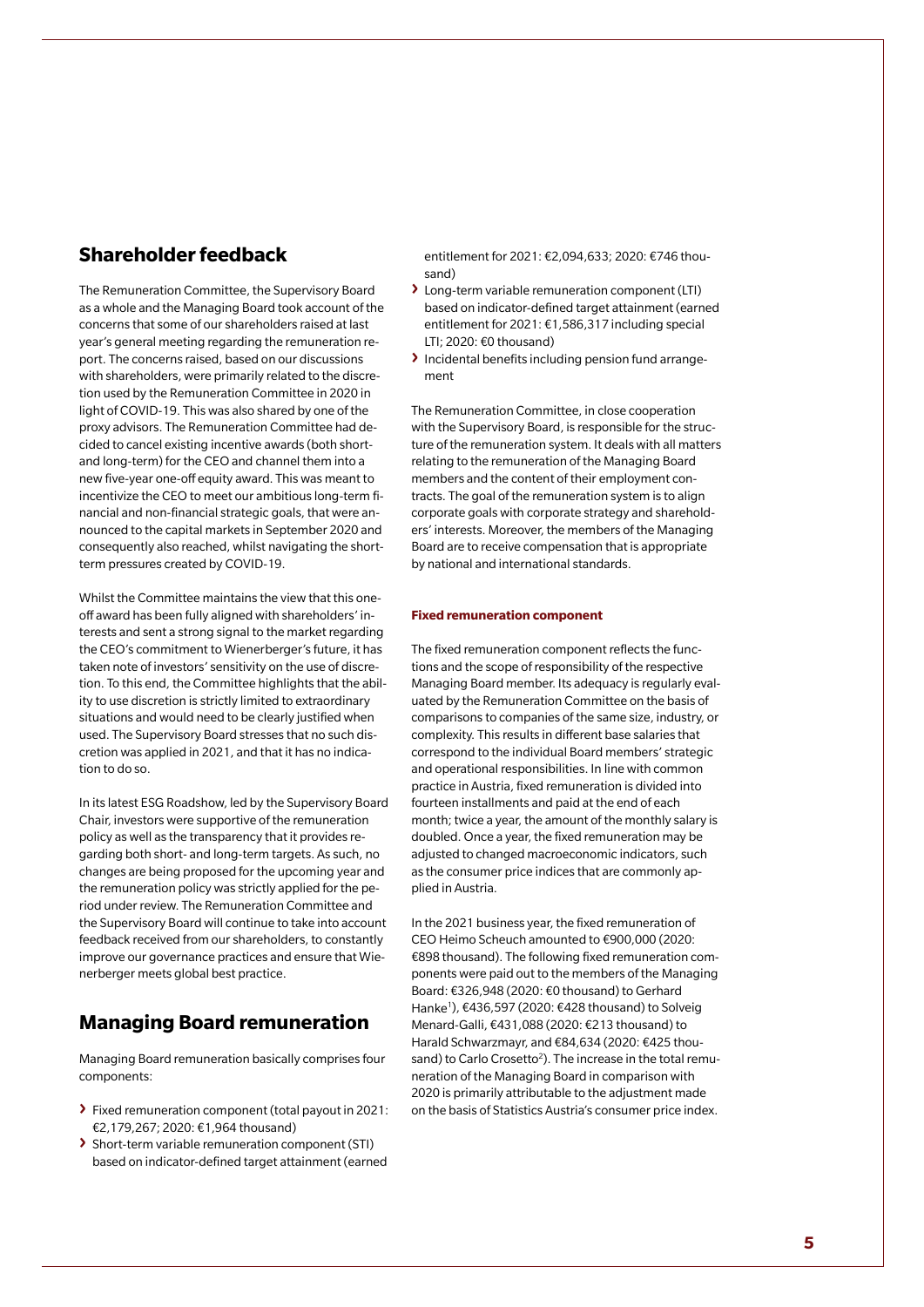#### **Variable remuneration components**

Variable remuneration is designed to create an adequate incentives scheme for the achievement of key strategic targets and a sustainable increase in enterprise value. Great attention is paid to ensuring the greatest possible goal congruency between shareholders' interests and Managing Board remuneration. The remuneration policy devised by the Supervisory Board ensures a

high degree of transparency by linking the goals to clearly defined earnings and profitability targets as well as precisely measurable ESG criteria. Variable remuneration is composed of a short-term (STI) and a long-term (LTI) component. In addition, the incentive structure built into the Managing Board remuneration system is reviewed each year with regard to its suitability in promoting the sustainable increase in enterprise value. Adjustments are made if necessary.

### Table 1: Fixed remuneration in 2021 and 2020 (amounts granted and owed)

| in EUR                           | 2021      | 2020         |
|----------------------------------|-----------|--------------|
| Heimo Scheuch                    | 900,000   | 898,067      |
| Gerhard Hanke <sup>1)</sup>      | 326,948   | $\mathbf{0}$ |
| Solveig Menard-Galli             | 436,597   | 427,729      |
| Harald Schwarzmayr <sup>3)</sup> | 431,088   | 212,666      |
| Carlo Crosetto <sup>2)</sup>     | 84,634    | 425,199      |
| <b>Total</b>                     | 2,179,267 | 1,963,661    |
|                                  |           |              |

*1) The calculation refers to the period from March 1 to December 31, 2021 // 2) The calculation in 2021 refers to the period from January 1 to February 28, 2021; the calculation in 2020 refers to the period from March 1 to December 31, 2020 // 3) The calculation in 2020 refers to the period from July 1 to December 31, 2020*

#### **Short-term variable remuneration (STI)**

The short-term variable remuneration component is conditional on the attainment of short-term corporate financial targets. For the Managing Board members, the achievement of these targets is measured on the basis of an EBITDA (EBITDA LFL) target, a free cash flow target, and a target for efficiency-enhancing measures (including Fast Forward\*). The specific targets based on these indicators are defined at the end of the business year prior to the reporting year by a resolution of the Supervisory Board on the basis of a recommendation by the Remuneration Committee. The targets are set on the basis of all information available at that time. As clearly stated in the remuneration policy, these targets are in line with the Wienerberger Group's strategy and take the interests of the shareholders into account.

The Managing Board's earned entitlements to the shortterm variable remuneration component as calculated on the basis of target attainment (Table 2a "Target attainment for short-term variable remuneration (STI) in 2021 and 2020"), are shown in Table 2b "Earned entitlements to short-term variable remuneration (STI) in 2021 and 2020". In 2021, these entitlements of the Managing Board came to a total of €2,094,633 (2020: €745,660), of which €900,000 (2020: €0) were for Heimo Scheuch, €326,948 (2020: €0) for Gerhard Hanke, €436,597 (2020: €299,410) for Solveig Menard-Galli, €431,088 (2020: € 148,750) for Harald Schwarzmayr.

The earned entitlements are paid out in the following year. The significant increase compared to the 2020 business year results from the improved business performance in 2021 and above all the fact that in 2020, entitlements were capped at 70% of the fixed remuneration and the CEO waived the payout from his 2020 STI against the background of the Covid-19 pandemic.

*\* Wienerberger drives many different initiatives to increase efficiency. The largest of these is the "Fast Forward" program, which provides the framework for measures to increase efficiency and improve profitability. Through strategic investments in the areas of operational excellence, innovation, digitization and sustainability, an incremental EBITDA contribution of around €135 million is to be generated as part of the Fast Forward program.*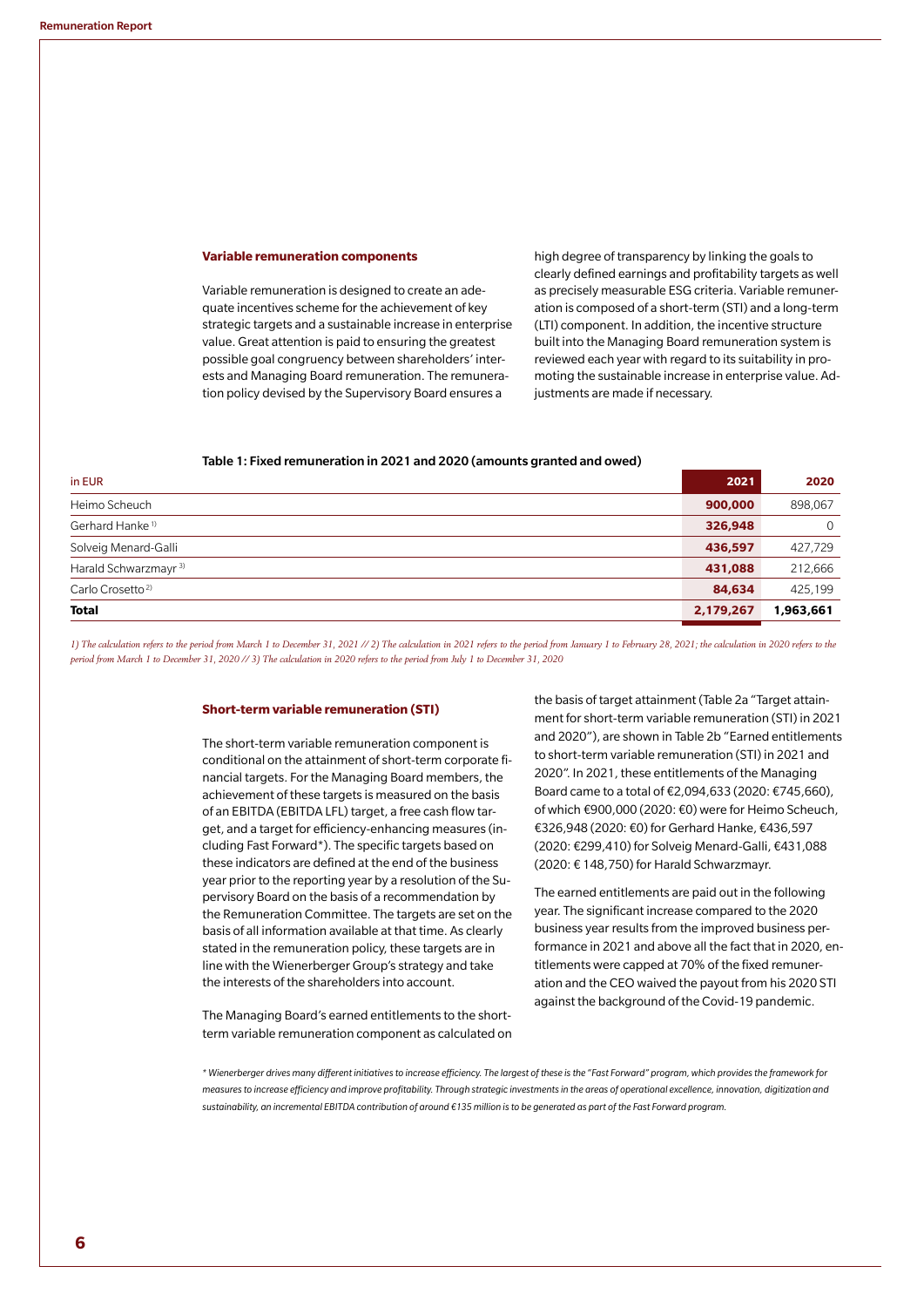| Table 2a: Target attainment for short-term variable remuneration (STI) in 2021 and 2020 |  |  |
|-----------------------------------------------------------------------------------------|--|--|
|                                                                                         |  |  |
|                                                                                         |  |  |

| <b>Target</b>                             | Weighting | <b>Minimum</b><br>target<br>attainment<br>in MEUR | 100% target<br>attainment<br>in MEUR | <b>Maximum</b><br>target<br>in MEUR | attainment Actual target attainment <sup>1)</sup><br>in MEUR $/$ % |        |
|-------------------------------------------|-----------|---------------------------------------------------|--------------------------------------|-------------------------------------|--------------------------------------------------------------------|--------|
| 2021                                      |           |                                                   |                                      |                                     |                                                                    |        |
| <b>EBITDA LFL</b>                         | 33 %      | 580                                               | 610                                  | 630                                 | 670.8                                                              | >150%  |
| Free cash flow                            | 33 %      | 260                                               | 285                                  | 300                                 | 420.6                                                              | >150%  |
| EBITDA from efficiency-enhancing measures | 33 %      | 10                                                | 40                                   | 45                                  | 42.5                                                               | 125 %  |
| 2020                                      |           |                                                   |                                      |                                     |                                                                    |        |
| EBITDA LFL <sup>2)</sup>                  | 100 %     | 480                                               | 520                                  | $\overline{\phantom{a}}$            | 565.6                                                              | 108.8% |

*1) As all targets were attained at more than 100%, the cap of 100% of the fixed annual salary applies. // 2) Against the background of the challenging Covid-19 year, EBITDA LFL was set as the only target.*

## Table 2b: Earned entitlements to short-term variable remuneration (STI) in 2021 and 2020

| in EUR                       | <b>Earned</b><br>entitlement<br>in 2021 | <b>Earned</b><br>entitlement<br>in 2020 | <b>Payout in</b><br>2021 | <b>Payout in</b><br>2020 |
|------------------------------|-----------------------------------------|-----------------------------------------|--------------------------|--------------------------|
| Heimo Scheuch <sup>1)</sup>  | 900,000                                 |                                         | ٠                        | 879,7055)                |
| Gerhard Hanke <sup>2)</sup>  | 326,948                                 | ٠                                       | $\overline{\phantom{a}}$ |                          |
| Solveig Menard-Galli         | 436,597                                 | 299.410                                 | 299.410                  | 191,400                  |
| Harald Schwarzmayr           | 431,088                                 | 148.750                                 | 148,750                  |                          |
| Carlo Crosetto <sup>3)</sup> | $\overline{\phantom{a}}$                | 297.500                                 | $\overline{\phantom{a}}$ | ٠                        |
| Willy Van Riet <sup>4)</sup> | ٠                                       | $\overline{\phantom{a}}$                | $\overline{\phantom{a}}$ | 569,520                  |
| Gesamt                       | 2,094,633                               | 745,660                                 | 448,160                  | 1,640,625                |

*1) Conversion of outstanding entitlements to new special LTI, therefore waiver of STI 2020// 2) Pro-rata as of March 1, 2021 in accordance with the STI agreement/side letter // 3) The calculation refers to the period from March 1 to December 31, 2020; the earned entitlement from the 2020 STI was settled within the framework of a compensatory payment, see Table 6 // 4) Willy Van Riet left the company on December 31, 2019. 5) The corresponding entitlements were earned in 2019 and paid out end of March 2020.*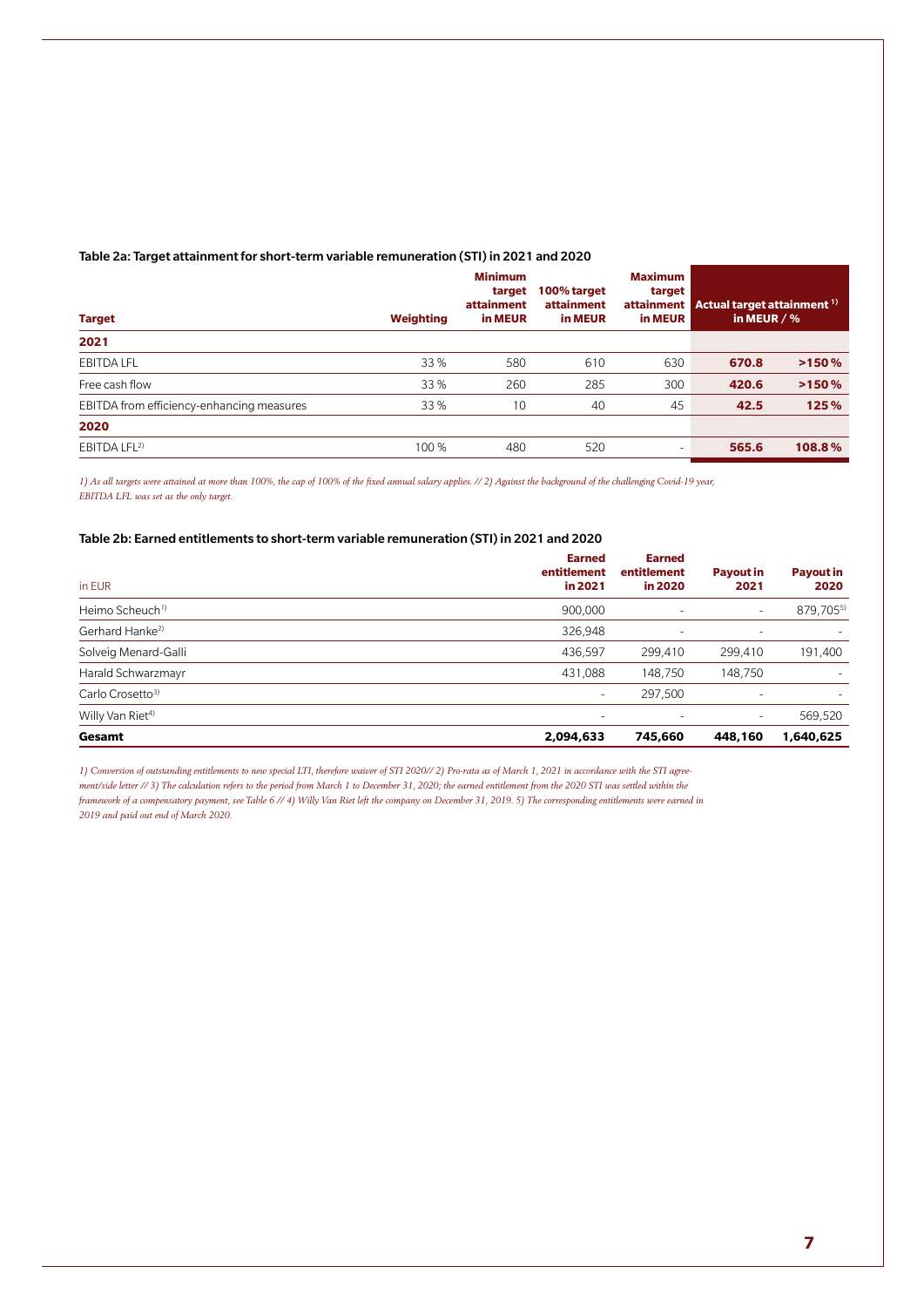#### **Long-term variable remuneration component (LTI)**

In addition to the short-term remuneration component, every member of the Managing Board is entitled to a long-term variable remuneration component that is designed as a long-term incentive (LTI) program. Its goal is to focus the actions of Managing Board mem-bers more intensively on increasing the enterprise value and to strengthen their identification with the company's longterm planning and goals.

For the business years 2021 to 2024, the following target parameters for the LTI program as laid down in the Remuneration Policy are applicable to all members of the Managing Board:

#### **› Relative total shareholder return**

*(relative TSR is measured by the performance of the STOXX Europe 600 Construction & Materials index)* The relative shareholder return creates an incentive to increase the long-term earnings power of the company and is directly aligned with shareholder interests by centering on the long-term creation of shareholder value.

## **› Return on capital employed after tax (ROCE)** ROCE is the key indicator of Wienerberger's value-oriented business management. It reflects the value creation by the individual business units and by the Group as a whole. ROCE meets the require-ments of the Austrian Code of Corporate Governance and is used by investors to assess long-term profitability and capital efficiency.

**› Environmental, social, and governance (ESG) targets** in line with the Strategy 2023. Following a recom-mendation issued by the Remuneration Committee, the Supervisory Board defined a target for the reduction of Group-wide CO<sub>2</sub> emissions.

From 2021 onward, the LTI program is structured as a share-based remuneration program with a performance period of three years and a lock-up period of another two years for allocated shares. With this new LTI program, Wienerberger complies with the requirement of the Austrian Code of Corporate Governance and fully meets the financial market's expectation of a remuneration regime for the Managing Board and senior management that is geared toward the sustainable development of the company.

## Calculation of target attainment for entitlement to remuneration for 2021

The relevant targets for relative TSR, ROCE, and the reduction of CO2 emissions (ESG target) were defined by the Remuneration Committee and submitted to the plenary of the Supervisory Board for adoption.

The targets were determined on the basis of all information available at the time of adoption. Moreover, a target corridor with upper and lower limits was defined. Table 3a "Target attainment for long-term variable remuneration (LTI) in 2021" shows the degree of target attainment for the LTI. Table b3 "Earned entitlement from long-term variable remuneration (LTI) in 2021" shows the entitlements to remuneration resulting from the degree of target attainment in the 2021 business year. During the three-year performance period, entitlements are theoretically allocated on a pro-rata basis up to an annual maximum of one third of the total amount earned. The actual payout is done after the end of the three-year performance period, with at least 50% paid out in Wienerberger shares and not more than 50% in cash. The calculation of the share component is based on the average share price during the last 20 ATX trading days of the performance period. Given that this new LTI regime was applied for the first time in the 2021 business year and no entitlements to a long-term incentive were earned in 2020, a direct comparison with entitlements from 2020 is not possible.

As the target achievement was determined on the basis of a cash payment and the exchange ratio for the share component will therefore only be defined at a later date, the cash amount was used as the fair value in the measurement.

For the LTI 2021, an expense including incidental costs of EUR 1,191 thousand was recognized in the reporting year, of which 50% was recognized in equity for the share portion and 50% was recognized as a provision for the cash portion.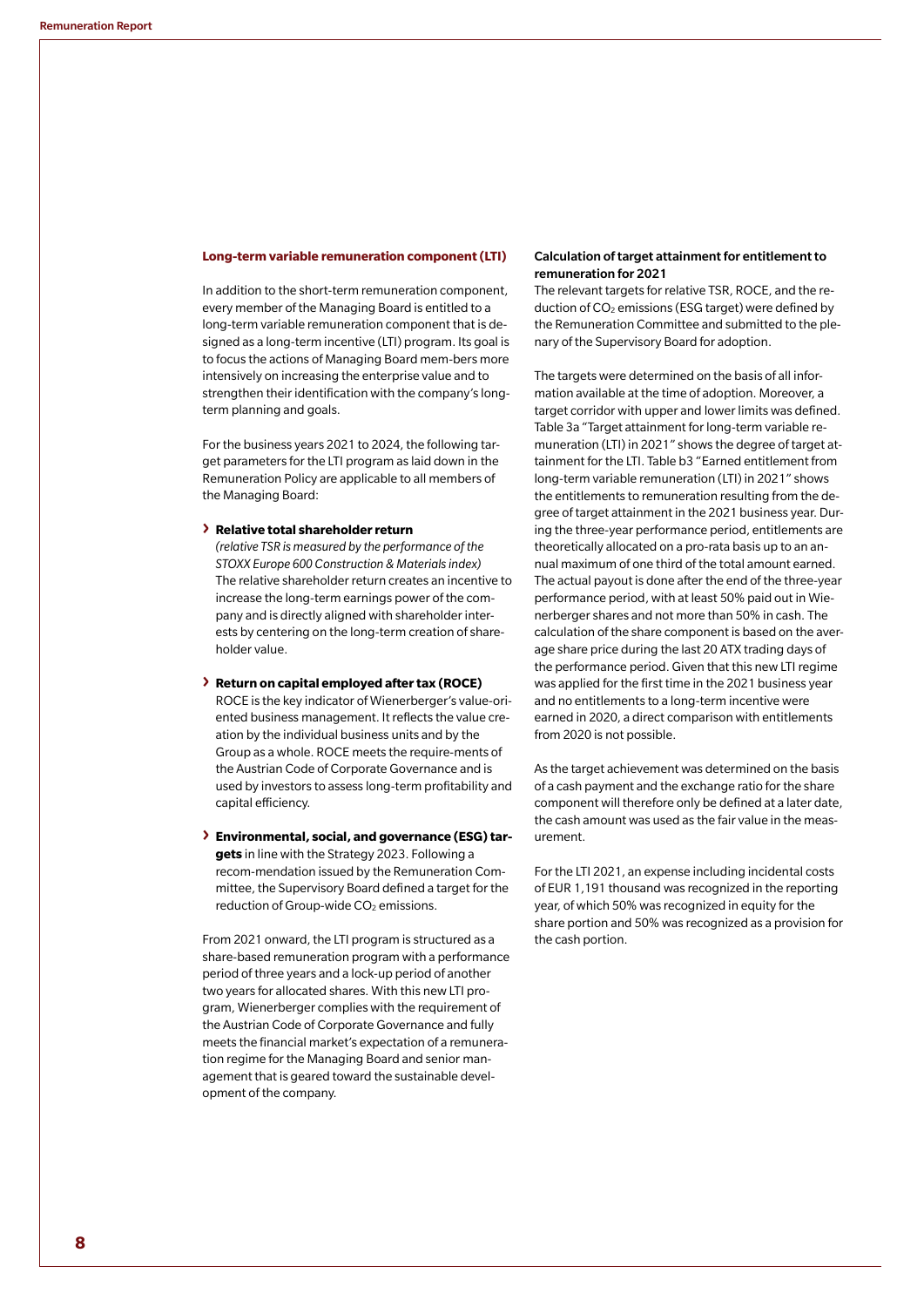#### Table 3a: Target attainment for long-term variable remuneration (LTI) in 2021

| <b>Target</b>                        | Weighting | <b>Minimum</b><br>target<br>attainment | 100% target<br>attainment | <b>Maximum-</b><br>target  <br>attainment | <b>Actual target attainment</b><br>in 2021 |       |
|--------------------------------------|-----------|----------------------------------------|---------------------------|-------------------------------------------|--------------------------------------------|-------|
| Relative total shareholder return    | 33 %      | 25.00 %                                | 50.00%                    | $>75.00\%$                                | 76.38%                                     | >150% |
| ROCE                                 | 33 %      | 10.20%                                 | 10.60 %                   | 11.10%                                    | 12.20%                                     | >150% |
| $ESG$ – reduction of $CO2$ emissions | 33 %      | 5.00%                                  | 6.70 %                    | 7.20 %                                    | 8.12%                                      | >150% |

## Table 3b: Earned entitlements from long-term variable remuneration (LTI) in 2021

| in EUR                      | <b>Assessment</b><br>base | Cap <sup>2</sup> | <b>Earned</b><br>entitlement<br>in 2021 <sup>3)</sup> |  |
|-----------------------------|---------------------------|------------------|-------------------------------------------------------|--|
| Heimo Scheuch               | 900,000                   | 1,575,000        | 525,000                                               |  |
| Gerhard Hanke <sup>1)</sup> | 326.948                   | 490.422          | 163,474                                               |  |
| Solveig Menard-Galli        | 436,597                   | 654.896          | 218,299                                               |  |
| Harald Schwarzmayr          | 431.088                   | 646.632          | 215,544                                               |  |
| Total                       | 2,179,267                 | 3,366,950        | 1,122,317                                             |  |

*1) Pro-rata as of March 1, 2021 in accordance with the STI agreement/side letter // 2) Upper limit for maximum target attainment // 3) No more than one third of the maximum amount per year, payout not earlier than 2024, at least 50% in shares (holding period 2 years)*

## **Long-term variable remuneration component (LTI) of prior years**

#### **CFROI**

In 2021, Wienerberger recorded a CFROI of 10.5%, which was above the 2019 CFROI (9.93%). There-fore, the individual Managing Board members earned an entitlement to payout of the last installment of the 2019 LTI in 2022. In 2020, no enti-tlements arose under the defined limits of the 2020 LTI program. Hence, all LTI

programs that began in prior years have been covered with the entitlement from the 2021 business year.

An overview of the entitlements to remuneration earned in 2021 is presented in Table 3c.

As mentioned above, the outstanding entitlements for CEO Heimo Scheuch from current programs were bundled into a one-time, long-term share-based remuneration component. Therefore, no further entitlements from earlier LTI programs arose in 2020 and 2021.

#### Table 3c: Earned entitlements and payouts from LTI programs of prior years (gross amounts in EUR)

| Managing Board member, Position    | LTI program | <b>Total amount</b><br>of LTI | <b>Earned</b><br>entitlement<br>in 2020 | Earned<br>entitlement<br>in 2021 | <b>Payout</b><br>in 2020 | Payout<br>in 2021 |
|------------------------------------|-------------|-------------------------------|-----------------------------------------|----------------------------------|--------------------------|-------------------|
| Solveig Menard-Galli <sup>1)</sup> | 2019        | 122.693                       |                                         | 40.898                           | 40.898                   | 0                 |
| Willy Van Riet <sup>2)</sup>       | 2019        | 691.934                       |                                         | 230.645                          | 230.645                  | 0                 |
|                                    | 2018        | 494.478                       | 164.826                                 |                                  | 164.826                  | 164.826           |

*1) The calculation for 2019 refers to the period from June 1 to December 31, 2019. // 2) Willy Van Riet left the company on December 31, 2019.*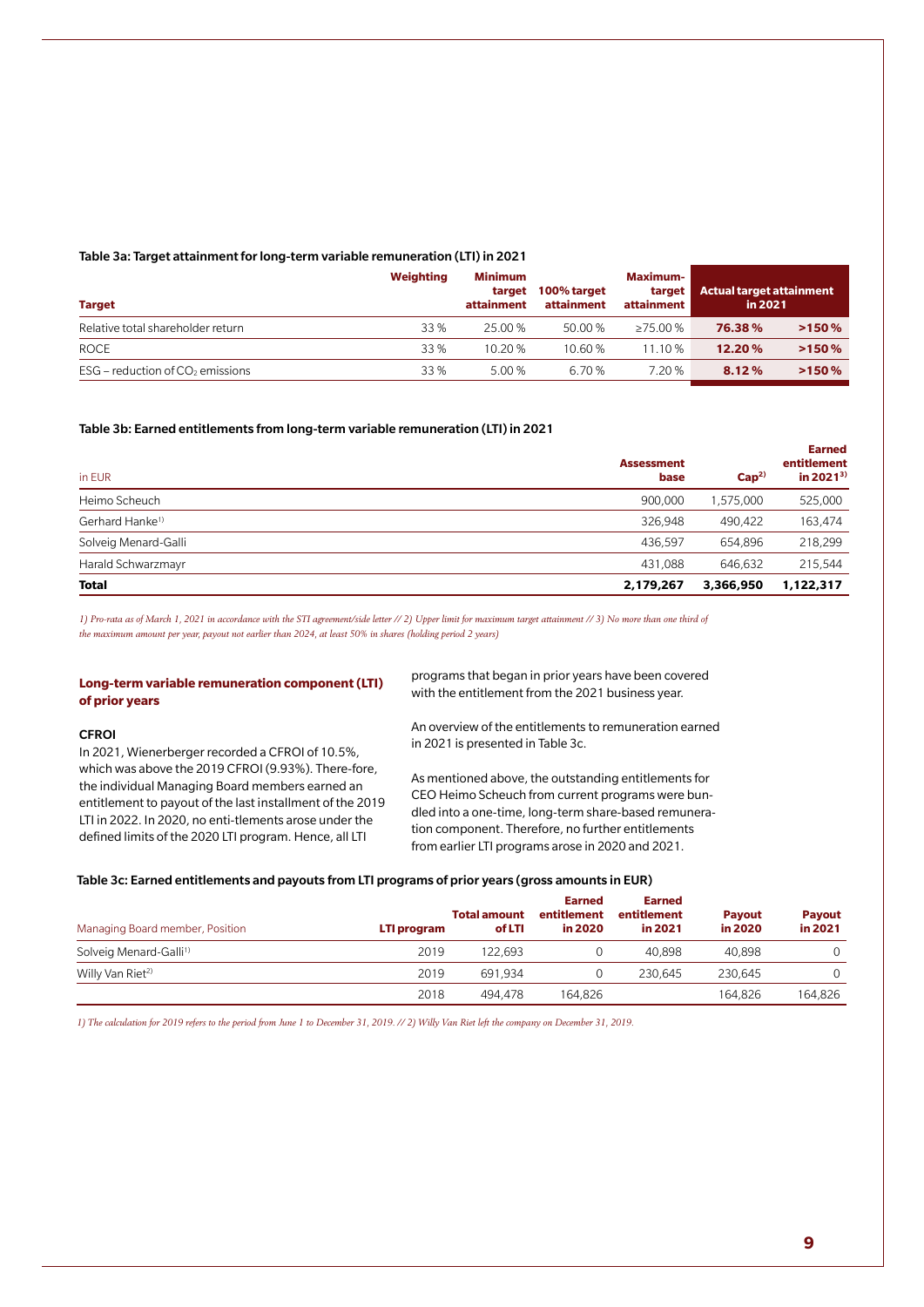## **One-time, long-term share-based remuneration for the CEO (special LTI)**

In 2020, the Remuneration Committee decided to bundle all outstanding variable remuneration components of the CEO (including entitlements from the 2020 STI) into a one-time, long-term share-based remuneration plan. The CEO will thus invest in the future of the company in line with the interests of its shareholders. This one-time, long-term share-based remuneration was granted in view of the Covid-19 pandemic and will not be repeated in the future. This form of remuneration was considered to be best suited as a long-term incentive for the CEO, who had steered the Wienerberger Group safely through a difficult economic environment. The

detailed parameters of this remuneration plan are shown in Tables 4 and 5.

The 40,258 Wienerberger shares due to the CEO within the framework of the special LTI (restricted share units – RSUs) correspond to a value of €1 million (calculated on the basis of the average closing prices of the Wienerberger share during the last 20 ATX trading days of 2020) and were transferred to CEO Heimo Scheuch on May 28, 2021, as the value date and must not be sold by the CEO up to and including December 31, 2025. Based on the share price on the transfer date, the value of the shares amounted to €1,287,435.

| <b>Parameters</b>                                  | <b>Explanations</b>                                                                                                                                                   |
|----------------------------------------------------|-----------------------------------------------------------------------------------------------------------------------------------------------------------------------|
| <b>Amount granted</b>                              | €2,5 million                                                                                                                                                          |
| Plan                                               | 1) 40% RSUs <sup>1)</sup> - transferred to Heimo Scheuch on May 28, 2021<br>2) 60% PSUs                                                                               |
| <b>Performance period</b>                          | 5-year holding period for RSUs<br>3 years with a blocking period of another 2 years for PSUs<br>(vesting period 5 years)                                              |
| <b>Weighting of targets</b><br>(PSU <sub>s</sub> ) | 70% EBITDA growth in accordance with the Strategy 2023<br>30% ESG targets:                                                                                            |
|                                                    | (10%) environment (climate protection)                                                                                                                                |
|                                                    | 15% reduction in $CO2$ emissions compared to 2020                                                                                                                     |
|                                                    | (10%) social (diversity)                                                                                                                                              |
|                                                    | more than 15% women in senior management positions and more than 30%<br>women in white-collar positions in the Wienerberger Group                                     |
|                                                    | (10%) social (initial and further training)                                                                                                                           |
|                                                    | 10% more training hours per employee compared to 2020                                                                                                                 |
| <b>Basic prerequisite</b>                          | Annual payout of at least 50% of the short-term variable bonus (STI); if this<br>target is not met, the allocation of PSUs will be reduced by one third each<br>year. |
| <b>Target attainment</b>                           | Target attainment is determined linearly between the defined upper and<br>lower limits (PSUs) – see Table 5 below                                                     |
| <b>Maximum entitlement</b>                         | PSU part max. 300% (i.e.: max. $\epsilon$ 4.5 million)                                                                                                                |
| <b>Allocation</b>                                  | Once in 3 years (+2-year holding period) valid for PSUs                                                                                                               |
| Claw-back, malus, and<br>leaver provisions         | The provisions of the 2020–2024 Remuneration Policy apply                                                                                                             |

## Table 4: One-time, long-term share-based remuneration for the CEO (special LTI)

*1) Shares granted (restricted share units), tax payable by the CEO*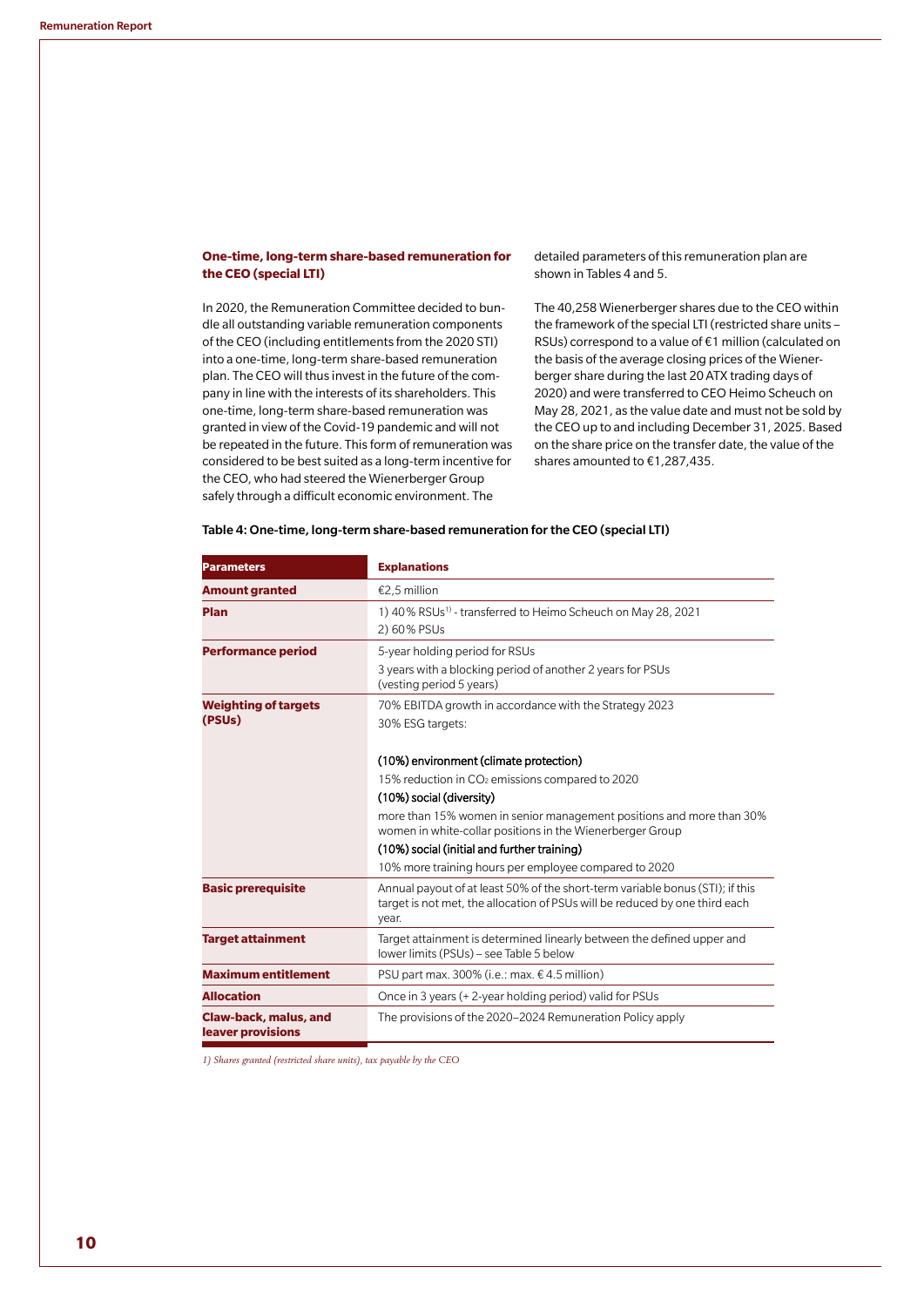## Table 5: Target attainment by objective after 3-year performance period (in accordance with the Strategy 2023)

| EBITDA growth in $\epsilon$ million vs. previous year – weighting 70%<br>Year | 0% target<br>attainment | target | 100% 250% target<br>attainment |
|-------------------------------------------------------------------------------|-------------------------|--------|--------------------------------|
| 2021                                                                          | 22.5                    | 30.0   | 41.3                           |
| 2022                                                                          | 31.1                    | 41.5   | 57.1                           |
| 2023                                                                          | 47.6                    | 63.5   | 87.3                           |

| $CO2$ reduction in 2023 vs. 2020 – weighting 10% | 0% target  | target | 100% 250% target |
|--------------------------------------------------|------------|--------|------------------|
| Year                                             | attainment |        | attainment       |
| 2023                                             | 5%         | .5%    | 30%              |

| Percentage of women in 2023 – weighting 10%<br><b>Level</b> | 0% target<br>attainment | target | 100% 250% target<br>attainment |
|-------------------------------------------------------------|-------------------------|--------|--------------------------------|
| Senior management                                           | 10 0 $%$                | 150%   | 22.5%                          |
| White-collar employees                                      | 20.0 %                  | 30.0 % | 45.0 %                         |

| Additional hours of initial and further training 2023 vs. 2020 – weighting 10% | 0% target  | target | 100% 250% target |
|--------------------------------------------------------------------------------|------------|--------|------------------|
| Year                                                                           | attainment |        | attainment       |
| 2023                                                                           | 0%         | $10\%$ | 25%              |

Performance share units (PSUs) as part of the special LTI for Heimo Scheuch (see Table 4) represent a sharebased payment with cash compensation to be accounted for at its fair value at each cut-off date of the financial statements. Based on the increase in EBITDA by €41.15 million in 2021 (i.e. 248% target attainment) and the expected EBITDA target attainment projected for the following years, as well as the expected attainment of the ESG targets, the expected total number of PSUs as part of the special LTI plan was set at 86,508 PSUs. The number of PSUs was multiplied by the fair value per PSU (29.17) and the share in the vesting period (20%) in order to determine the expense of € 505 thousand to be recognized for 2021.On the basis of provisionally determined values, an ex-pense of € 464 thousand plus ancillary wage costs of € 41 thousand, i.e. a total of € 505 thousand, was booked and reported as a provision in the reporting year.

## **Overview of remuneration components in 2020 and 2021**

Table 6, "Overview of Managing Board remuneration components in 2020 and 2021", summarizes all components of the remuneration received by members of the Managing Board in the business years 2020 and 2021. The members of the Managing Board earned entitlements totaling €14,200,747 in 2021 (2020: €3,216 thousand) including pension fund contributions, severance payments, and incidental benefits. The amounts paid out to members of the Managing Board in the reporting year also comprised fixed remuneration components, one-time severance and pension fund payments, as well as variable remuneration components (STI, LTI) granted in prior years.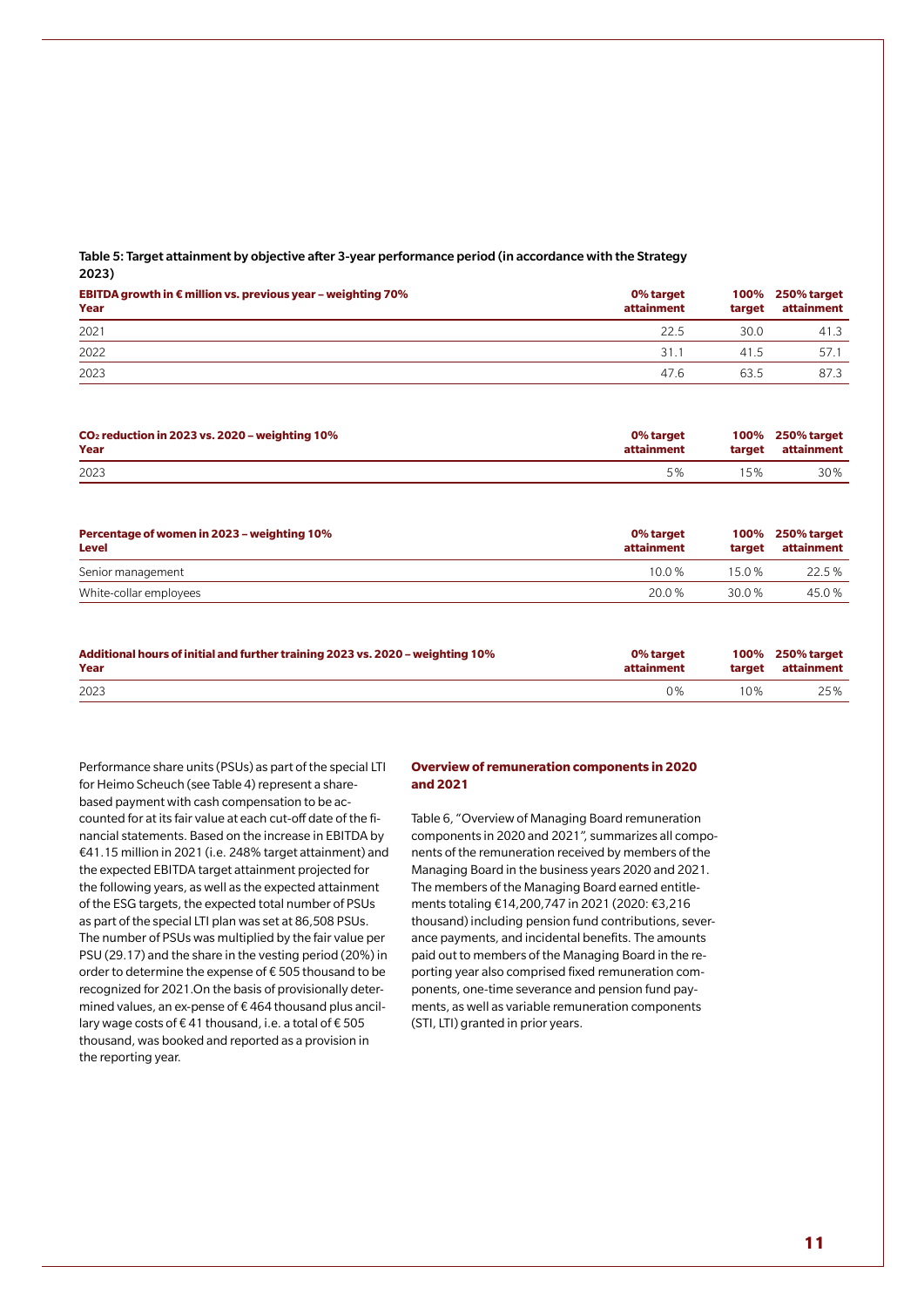Overall, a total of €8,930,251 (2020: €5,075 thousand) was paid out to the Managing Board in 2021. The amount paid out to Carlo Crosetto includes the compensatory payment for remuneration due until the end of the contractually agreed term of office (February

2023). The ratio of fixed to variable remuneration paid out for the 2021 business year is 100%/0% for Heimo Scheuch, Gerhard Hanke, and Carlo Crosetto, 59%/41% for Solveig Menard-Galli, 74%/26% for Harald Schwarzmayr, and 0%/100% for Willy Van Riet.

## Table 6: Overview of Managing Board remuneration components in 2021 and 2020 (amounts granted and owed), Gross amount in EUR

|                                           |      | <b>Fixed remuneration</b><br>components |                                | <b>Variable remuneration</b><br>components               |                                                  |                                                               | <b>Other remuneration</b><br>components                      |                                                          |                                              | <b>Amounts</b><br>paid out        |                                     |
|-------------------------------------------|------|-----------------------------------------|--------------------------------|----------------------------------------------------------|--------------------------------------------------|---------------------------------------------------------------|--------------------------------------------------------------|----------------------------------------------------------|----------------------------------------------|-----------------------------------|-------------------------------------|
| <b>Managing Board</b><br>member, Position | Year | <b>Fixed</b><br>remunera-<br>tion       | <b>Incidental</b><br>benefits* | <b>Short-term</b><br>variable<br>remunera-<br>tion (STI) | Long-term<br>variable<br>remunera-<br>tion (LTI) | <b>Special</b><br>multi year<br>variable SUs<br>(Special LTI) | <b>Special</b><br><b>Agreement</b><br><b>RSU<sub>s</sub></b> | <b>Extraordinary</b><br>items (e.g.<br>severance<br>pay) | <b>Pension</b><br>fund<br>contribu-<br>tions | <b>Total</b><br>remunera-<br>tion | <b>Total</b><br>amounts<br>paid out |
| Heimo Scheuch.                            | 2021 | 900,000                                 | 15,096                         | 900,000                                                  | 525,000                                          | 464,000                                                       | 1,287,435                                                    | 2,500,000                                                | 360,000                                      | 6,951,531                         | 3,400,000                           |
| CEO                                       | 2020 | 898,067                                 | 14,429                         | 0                                                        | $\mathbf{0}$                                     | $\sim$                                                        | ٠                                                            | $\sim$                                                   | 307,287                                      | 1,219,783                         | 2,602,337                           |
| Gerhard Hanke.<br>CFO <sup>1</sup>        | 2021 | 326,948                                 | 10,656                         | 326,948                                                  | 163,474                                          |                                                               | ٠                                                            | $\overline{\phantom{a}}$                                 | 49,042                                       | 877,068                           | 326,948                             |
|                                           | 2020 | $\mathbf{0}$                            | 0                              | $\mathbf{0}$                                             | $\mathbf{0}$                                     |                                                               | ٠                                                            |                                                          | 0                                            |                                   | $\mathbf 0$                         |
| Carlo Crosetto.<br>CFO <sup>2</sup>       | 2021 | 84,634                                  | 1,528                          | $\circ$                                                  | $\mathbf{0}$                                     | ٠                                                             | $\sim$                                                       | 3,637,997                                                | 324,553                                      | 4,048,712                         | 3,722,631                           |
|                                           | 2020 | 425,199                                 | 6,815                          | 297,500                                                  | $\mathbf{0}$                                     | ٠                                                             | ٠                                                            | $\overline{\phantom{a}}$                                 | 63,780                                       | 793,294                           | 425,199                             |
| Solveig Menard-Galli,                     | 2021 | 436,597                                 | 12,046                         | 436,597                                                  | 218,299                                          |                                                               |                                                              | ٠                                                        | 65,490                                       | 1,169,028                         | 736,007                             |
| COO WBS                                   | 2020 | 427,729                                 | 12,046                         | 299,410                                                  | $\mathbf{0}$                                     |                                                               |                                                              | ٠                                                        | 64,159                                       | 803,344                           | 660,026                             |
| Harald Schwarzmayr,<br>COO WPS3)          | 2021 | 431,088                                 | 12,023                         | 431,088                                                  | 215,544                                          |                                                               |                                                              | ٠                                                        | 64,663                                       | 1,154,407                         | 579,838                             |
|                                           | 2020 | 212,666                                 | 5,836                          | 148,750                                                  | $\mathbf{0}$                                     |                                                               |                                                              | ٠                                                        | 31,900                                       | 399,152                           | 212,666                             |
| Willy Van Riet,<br>CFO <sup>4</sup>       | 2021 |                                         |                                |                                                          |                                                  |                                                               |                                                              |                                                          |                                              |                                   | 164.826                             |
|                                           | 2020 |                                         |                                |                                                          |                                                  |                                                               |                                                              |                                                          |                                              |                                   | 1,174,533                           |
| <b>Total</b>                              | 2021 | 2,179,267                               | 51,349                         | 2.094.633                                                | 1,122,317                                        | 464,000                                                       | 1,287,435                                                    | 6,137,997                                                |                                              | 863,748 14,200,747                | 8,930,251                           |
|                                           | 2020 | 1,963,661                               | 39,125                         | 745,660                                                  | 0                                                | 0                                                             | 0                                                            | $\mathbf{o}$                                             | 467,126                                      | 3,215,572                         | 5,074,761                           |

*\*) Incidental benefits include the company car and insurance // 1) The calculation refers to the period from March 1 to December 31, 2021. // 2) The calculation in 2021 refers to the period from January 1 to February 28, 2021; the calculation in 2020 refers to the period from March 1 to December 31, 2020. // 3 The calculation in 2020 refers to the period from July 1 to December 31, 2020. // 4) Willy Van Riet left the company on December 31, 2019.*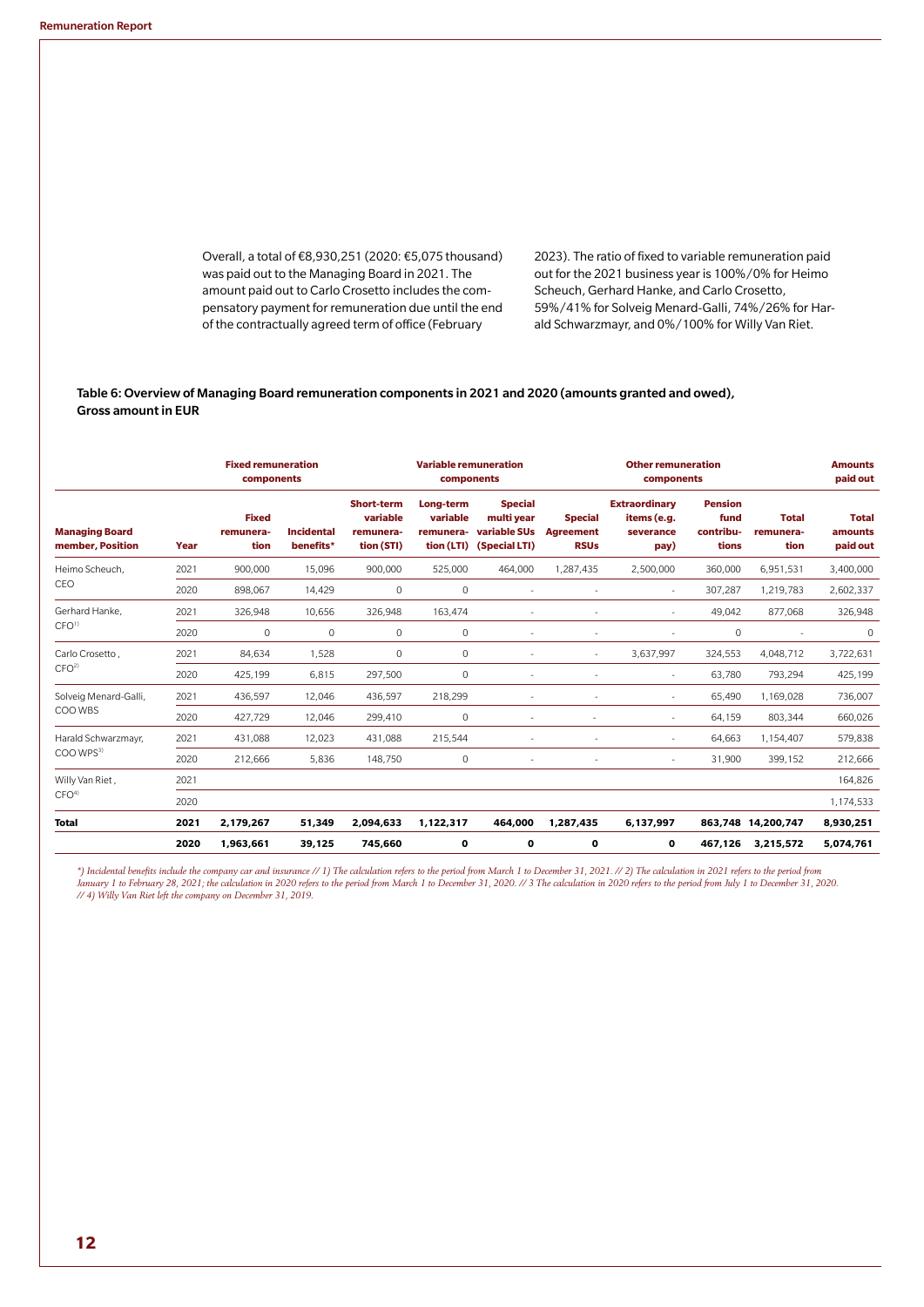#### **Performance-related pay in the previous five years**

This section provides an overview of:

- **›** Development of total remuneration paid to all Managing Board members in comparison with business performance
- **›** Development of annual remuneration of the CEO in relation to the average pay of an Austrian FTE.

#### Table 7: Comparative overview of remuneration paid out and business performance over the five previous business years, Gross amount in EUR

| Annual change in %                                                               | 2021 vs.<br>2020 | 2020 vs.<br>2019 | 2019 vs.<br>2018 | 2018 vs.<br>2017 | 2017 vs.<br>2016 | 2016 vs.<br>2015 | <b>Base</b>  |
|----------------------------------------------------------------------------------|------------------|------------------|------------------|------------------|------------------|------------------|--------------|
| <b>Total Managing Board remuneration</b>                                         |                  |                  |                  |                  |                  |                  |              |
| Heimo Scheuch, CEO                                                               | 30.7%            | 9.4%             | $-30.4%$         | 56.8%            | $-13.1%$         | 42.7%            | 1,758,080    |
| Gerhard Hanke, CFO <sup>1)</sup>                                                 | n/a              | n/a              | n/a              | n/a              | n/a              | n/a              | n/a          |
| Carlo Crosetto, CFO <sup>2)</sup>                                                | >100%            | n/a              | n/a              | n/a              | n/a              | n/a              | 425,199      |
| Solveig Menard-Galli, COO WBS                                                    | 11.5%            | 56.90 %          | n/a              | n/a              | n/a              | n/a              | 495,566      |
| Harald Schwarzmayr COO WPS 3)                                                    | 36.3%            | n/a              | n/a              | n/a              | n/a              | n/a              | 425,332      |
| Willy Van Riet CFO <sup>4)</sup>                                                 | $-86.0%$         | $-29.2%$         | $-34.4%$         | 52.8%            | $-13.1%$         | 42.7%            | 1,306,002    |
| <b>Business performance</b>                                                      |                  |                  |                  |                  |                  |                  |              |
| <b>EBITDA LFL</b>                                                                | 20.1%            | $-5.5%$          | 25.0%            | 17.6%            | 5.4%             | 5.4%             | 363.9 Mio. € |
| Profit after tax                                                                 | >100%            | $-62.0%$         | 79.0%            | 5.0%             | 22.0%            | 65.0%            | 69.8 Mio. €  |
| <b>CFROI</b>                                                                     | $190$ bps        | $-90$ bps        | $180$ bps        | 30 bps           | 20 bps           | 50 bps           | 6.7%         |
| <b>ROCE</b>                                                                      | $330$ bps        | $-170$ bps       | $310$ bps        | 20 bps           | $150$ bps        | $180$ bps        | 4.5%         |
| Annual remuneration of the CEO in relation to the average pay of an Austrian FTE |                  |                  |                  |                  |                  |                  |              |
| Ratio CEO/employee                                                               | 51               | 41               | 38               | 53               | 35               | 42               | 59,803       |

*1) CFO as of March 1, 2021 2) The calculation refers to the period from March 1 to December 31, 2020, and from January 1 to February 28, 2021, respectively. // 3) The calculation is annualized on the basis of the period from July 1 to December 31, 2020. // 4) Willy Van Riet left the company on December 31, 2019.*

## **Other remuneration components and agreements**

#### Pension fund agreements

The members of the Managing Board are covered by pension fund agreements that require the company to make contributions each year. In 2021, contributions to pension funds (defined-contribution commitments) on behalf of the Managing Board amounted to €863,748 (2020: €467 thousand). Of this total, €360,000 was attributable to Heimo Scheuch (2020: €307 thousand), €49,042 (2020: €0 thousand) to Gerhard Hanke, €65,490 (2020: €64 thousand) to Solveig Menard-Galli, €64,663 (2020: €32 thousand) to Harald Schwarzmayr, and €324,553 (2020: €63 thousand) to Carlo Crosetto. In the reporting year, payments of €877,418 (2020: €863 thousand) were made to former members of the Managing Board and their dependents.

#### Severance compensation

The members of the Managing Board are entitled to severance compensation upon termination of employment. This compensation is calculated in accordance with the legal provisions in effect in Austria on the basis of total remuneration and the length of service with the company. In the 2021 business year, the provision for statutory severance compensation entitlements amounted to €214,414 (2020: €299 thousand).

In the 2021 business year, the contractually agreed severance compensation in the amount of €2,500,000 was paid out to CEO Heimo Scheuch on the basis of his employment contract expiring as of December 31, 2020. Historically, the contract provided for a legal right to severance pay similar to the Austrian Employees' Act. Since this regulation is unusual outside of Austria, it was deleted without replacement in the new service contract concluded with the CEO on the occasion of his reappointment as of January 1, 2021. In order to redeem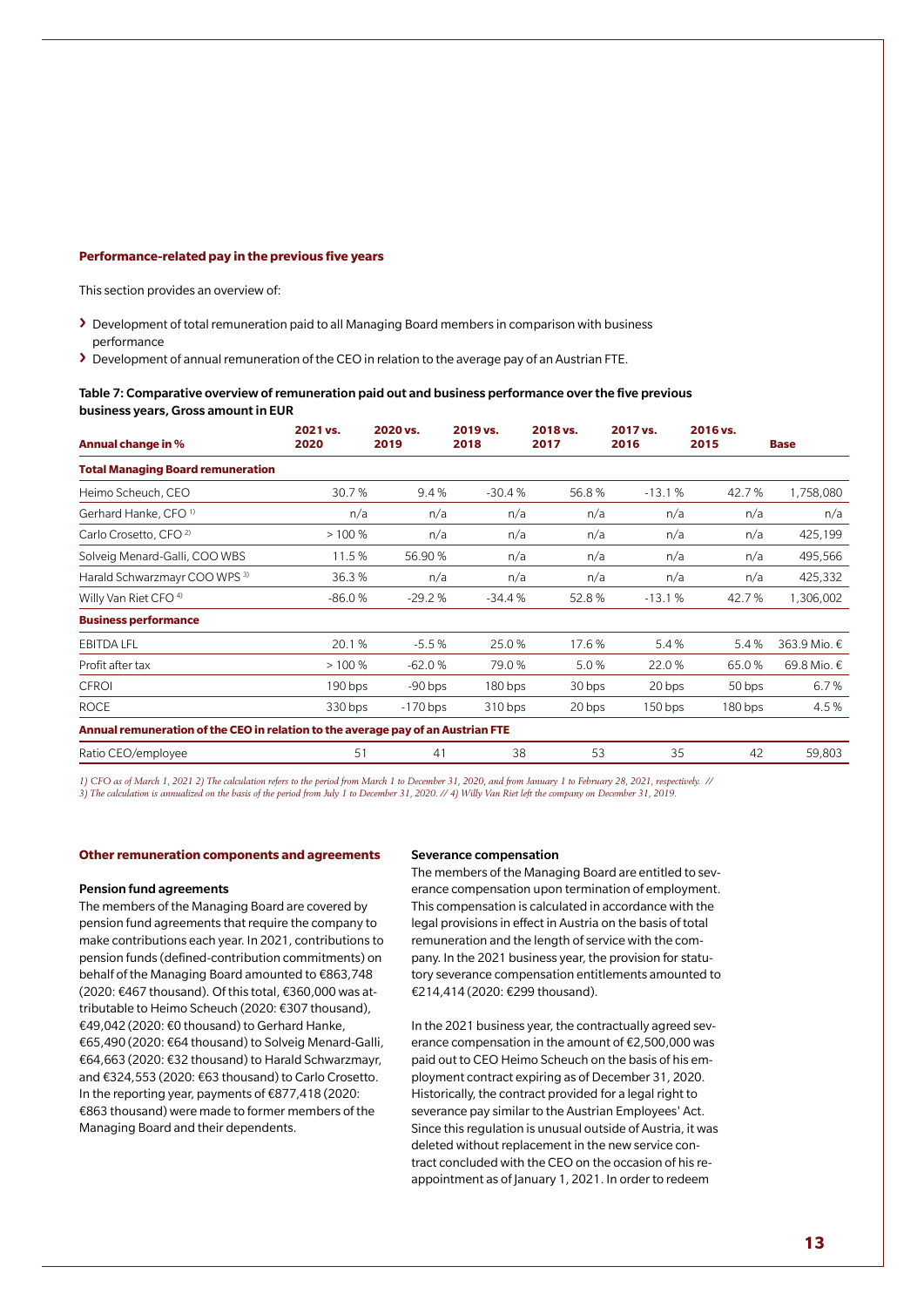all corresponding historical severance pay claims, the amount from the old contract was paid out early. This payment is shown in Table 6 "Overview of Managing Board remuneration components for 2021 and 2020 (amounts granted and owed)".

#### Employee participation program

All members of the Managing Board are entitled to take part in Wienerberger's employee participation program, which was launched in Austria in 2019. In 2021, the employee participation program included not only Austria but also the Netherlands, Belgium, Czechia, and Great Britain. In Austria, the investment is capped at €9,000 per person and year. In accordance with Austrian law, shares purchased with the employee's own funds and the bonus shares allocated must be held until the employee leaves the Wienerberger Group in order to take full advantage of the related tax benefit.

#### Change of control clauses

The employment contracts concluded with the members of the Managing Board contain change of control clauses, which regulate payment obligations in the event that a Board member's appointment is terminated prematurely following a change in the control of the company. The Articles of Association of Wienerberger AG define a change of control as an increase in an owner's shareholding to over 20%, which triggers a mandatory takeover offer to all other shareholders. Under these change of control clauses, the payment obligations agreed upon in the employment contracts with the members of the Managing Board are to be met until the end of the contract period as originally specified. Total entitlements are capped at two annual salaries. There are no further entitlements.

#### Claw-back clauses

The Supervisory Board is authorized to resolve on the forfeiture or return (claw-back) of the payment of a Managing Board member's variable remuneration (or any portion thereof) in circumstances showing that the variable remuneration has accrued or been paid out based on inaccurate or erroneous information/data, or where mandatory internal corporate rules or applicable laws are subsequently proven to have been breached. As far as legally permissible, the Supervisory Board may impose on the Managing Board adjustments to the elements, criteria, thresholds, and limits of long-term variable remuneration components, thus deviating from long-term variable remuneration paid out in view of exceptional circumstances due to extraordinary internal or external factors or events.

#### Directors' and officers' liability insurance

Wienerberger has concluded directors' and officers' liability insurance with a sum insured of €100 million for the members of the Supervisory Board, Managing Board, operational bodies, and senior employees. This insurance also covers any loss to the company arising from the failure of these parties to act conscientiously (without any intentional or deliberate violation of duties). There is no deductible for the insured corporate bodies and employees of the Wienerberger Group.

#### Incidental benefits

Incidental benefits provided to members of the Managing Board especially include a company car as well as mobile and other communication devices. No loans were granted to members of the Managing Board.

#### Outside activities

The members of the Managing Board require the prior approval of the Supervisory Board in order to enter into any activities outside the scope of their work with Wienerberger. This guarantees that neither the time required nor the related compensation could lead to a conflict with their duties for the company. All outside activities that involve seats on Supervisory Boards or comparable positions at publicly traded companies are listed on pages 184–185 in the Corporate Governance Report and disclosed on the Wienerberger website. No compensation is provided for posi-tions in Group companies.

#### Remuneration of senior management

The remuneration of the senior management within the Wienerberger Group is designed along the lines of the incentive scheme for Managing Board members. Apart from fixed remuneration reflecting the tasks and the scope of responsibility of the person concerned, a shortterm remuneration component is provided as an adequate incentive. Depending on the functional profile of each executive, the targets for the short-term remuneration component are determined on the basis of the Group budget or the budget of their respective fields of activity and supplemented by individually agreed financial or non-financial targets. The degree of target attainment can be measured for each goal and is deter-mined on a linear basis within a corridor. The entitlement earned is paid out in the following period. In addition, selected executives participate in the LTI program. The earned entitlements are paid out in the following period. Both the short-term and long-term variable remuneration components are capped at agreed limits.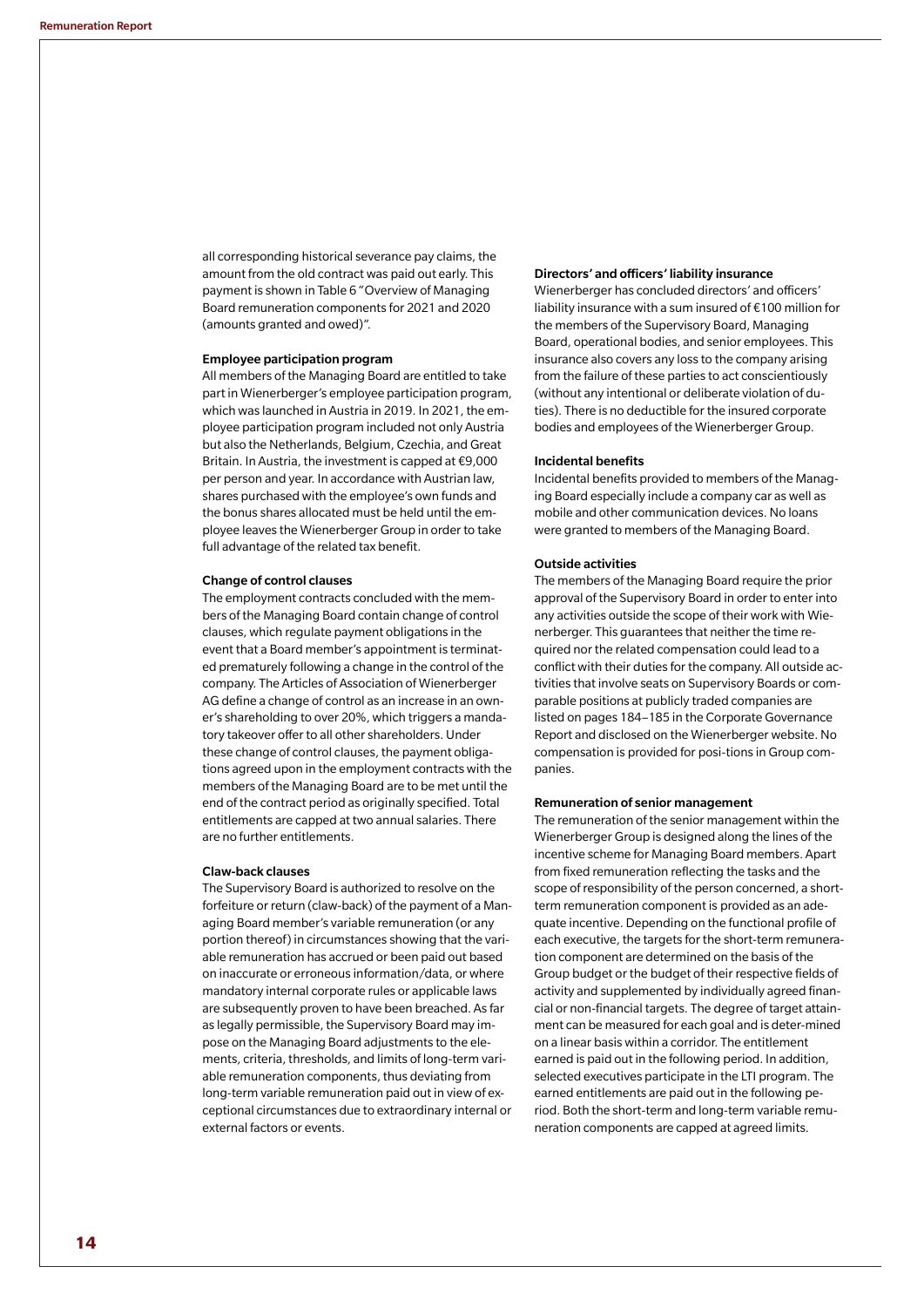#### **Supervisory Board remuneration**

The 151<sup>st</sup> Annual General Meeting adopted the Remuneration Policy 2020–2024 for the Supervisory Board of Wienerberger AG, which provides for a new pattern of remuneration for the elected Supervisory Board members, effective as of the 2020 business year:

- **›** Remunerationwas divided into annual fixed remuneration for Supervisory Board work and annual fixed remuneration for committee work. Commit-tee remuneration is limited to one committee membership per person and is paid only once, even if a Supervisory Board member is active on several committees.
- **›** The fixed annual remuneration for Supervisory Board work is graded in accordance with the function of the member:
	- **›** For the Chairperson of the Supervisory Board: €170,000
	- **›** For each Deputy Chairperson of the Supervisory Board: €105,000
	- **›** For each additional member of the Supervisory Board: €80,000
- **›** Fixed annual remuneration for committee work is also graded in accordance with the scope of a member's responsibility:
	- **›** For the Chairperson of the Audit and Risk Committee: €40,000
	- **›** For the chairperson of any other committee: €30,000
	- **›** For the deputy chairperson of a committee: €30,000
	- **›** For ordinary committee members: €20,000
- **›** The above amounts are gross amounts and not subject to indexation.

The Supervisory Board obtained feedback from several shareholders and proxy advisors before establishing the new remuneration policy so as to align its principles better with increasingly stringent market expectations and shareholder interests. The elimination of attendance fees reflects the shift from a meeting-based to a performance-based remuneration structure and aims at sustainably increasing the enterprise value in the long term.

This remuneration pattern results in different remuneration for different Supervisory Board members, reflecting each Board member's individual engagement in the Board's work. Apart from the above remuneration components, there is no variable remuneration tied to the economic results achieved by the company. Supervisory Board members do not receive any fringe benefits or pension commitments and are not permitted to participate in the companies' employee participation program.

No compensation was paid for services outside the aforementioned Supervisory Board duties, in particular for consulting or agency services. The salaries received by the employee representatives as part of their employment contracts are the only exceptions. No loans were granted to the members of the Supervisory Board. Any business transactions with companies in which members of the Supervisory Board of Wienerberger AG are active are carried out at arm's length terms. Information on related party transactions is provided in the Notes to the Consolidated Financial Statements (Management Report) on page 313.

Table 8 "Overview of Supervisory Board attendance in 2021" shows the attendance of Supervisory Board members at meetings in 2021.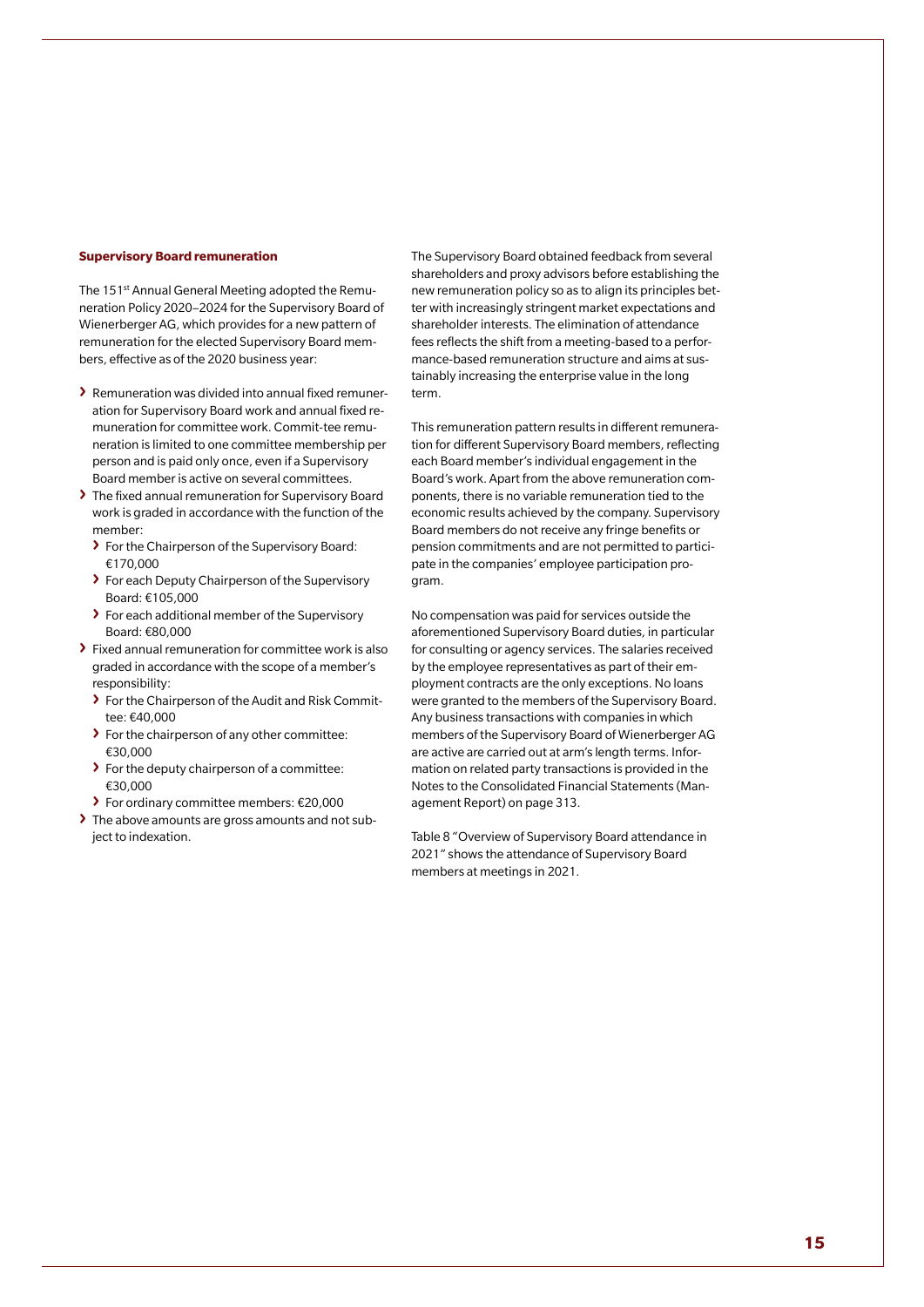## Table 8: Overview of Supervisory Board attendance in 2021

|                                  | <b>Supervisory</b> | <b>Nomination</b> | <b>Audit and</b><br><b>Risk</b> | Remunera-<br>tion        | <b>Sustainability and</b><br><b>Innovation</b> |  |
|----------------------------------|--------------------|-------------------|---------------------------------|--------------------------|------------------------------------------------|--|
| <b>Attendance in 2021</b>        | <b>Board</b>       | <b>Committee</b>  | <b>Committee</b>                | <b>Committee</b>         | <b>Committee</b>                               |  |
| Capital representatives          |                    |                   |                                 |                          |                                                |  |
| Peter Steiner (Chairman)         | 10/10              | 3/3               | ٠                               | 3/3                      |                                                |  |
| Myriam Meyer (Deputy Chairwoman) | 9/10               | 3/3               | ٠                               | $\overline{\phantom{a}}$ | 3/3                                            |  |
| Peter Johnson                    | 10/10              | 3/3               | ٠                               | 3/3                      |                                                |  |
| David Davies                     | 10/10              | 3/3               | 5/5                             |                          |                                                |  |
| Regina Prehofer                  | 10/10              | ٠                 | 5/5                             | 3/3                      |                                                |  |
| Christian Jourquin <sup>1)</sup> | 2/2                | 0/1               | ٠                               | $\sim$                   | 1/1                                            |  |
| Oswald Schmid                    | 10/10              | ٠                 | 5/5                             |                          | 3/3                                            |  |
| Kati Ter Horst <sup>2)</sup>     | 8/8                |                   |                                 |                          | 1/1                                            |  |
| Employee representatives         |                    |                   |                                 |                          |                                                |  |
| Gerhard Seban                    | 10/10              | 3/3               | 5/5                             | 3/3                      | 3/3                                            |  |
| Claudia Schiroky <sup>3)</sup>   | 9/10               | ٠                 | $\overline{\phantom{a}}$        | ٠                        |                                                |  |
| Wolfgang Wallner <sup>3)</sup>   | 6/10               | ٠                 | ٠                               | ٠                        |                                                |  |

*1) Supervisory Board member until March 31, 2021 // 2) Supervisory Board member since May 4, 2021 // 3) No committee membership // Note: The number of meetings includes physical meetings as well as virtual meetings (due to Covid-19).*

## **Payout**

Remuneration for the business year 2021 to the members of the Supervisory Board came to a total of €845,959 (2020: €921 thousand) (paid out in 2022).

A total of 24 Supervisory Board and committee meetings were held (2020: 33). The reduction in total Supervisory Board remuneration is due to the reduced number of capital representatives on the Supervisory Board (7 instead of 8).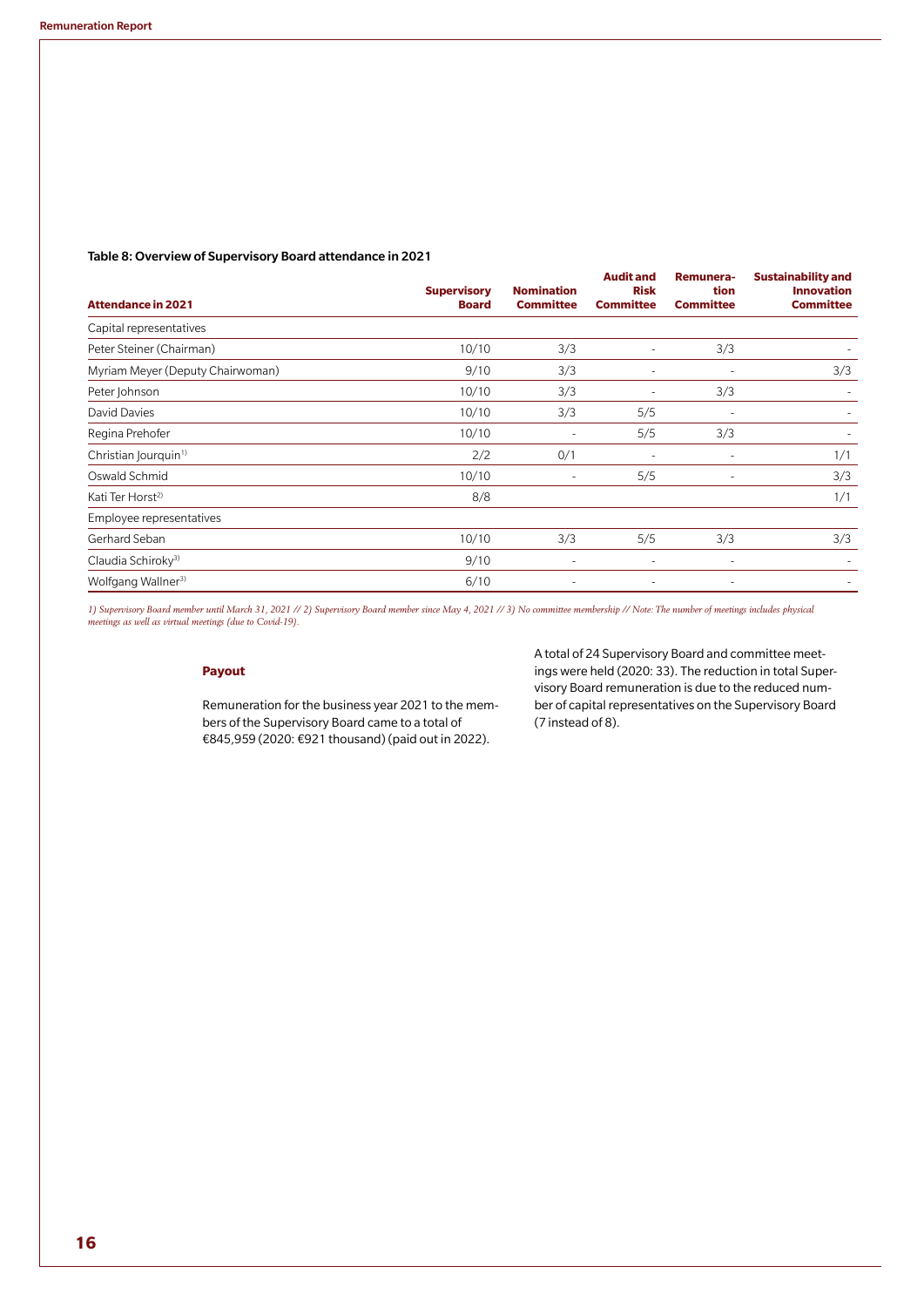|                                       | 2019      |                   | 2020                            |           |                                       | 2021                       |
|---------------------------------------|-----------|-------------------|---------------------------------|-----------|---------------------------------------|----------------------------|
|                                       |           | <b>Fixed</b>      | <b>Fixed</b>                    |           | <b>Fixed</b>                          | <b>Fixed</b>               |
|                                       | Total     |                   | <b>Supervisory remuneration</b> |           | <b>Total Supervisory remuneration</b> |                            |
| <b>Supervisory Board remuneration</b> | remunera- |                   | <b>Board for committee</b>      | remunera- |                                       | <b>Board for committee</b> |
| in EUR                                |           | tion remuneration | work                            |           | tion remuneration                     | worl                       |

#### Table 9: Overview of total Supervisory Board remuneration in 2019 and 2021

| <b>Supervisory Board remuneration</b><br>in EUR | Total<br>remunera-<br>tion | <b>Fixed</b><br><b>Supervisory</b><br>remuneration | <b>Fixed</b><br>remuneration<br><b>Board for committee</b><br>work | Total<br>remunera- | <b>Fixed</b><br>tion remuneration | <b>Fixed</b><br><b>Supervisory remuneration</b><br><b>Board for committee</b><br>work | <b>Total</b><br>remunera-<br>tion |
|-------------------------------------------------|----------------------------|----------------------------------------------------|--------------------------------------------------------------------|--------------------|-----------------------------------|---------------------------------------------------------------------------------------|-----------------------------------|
| Peter Johnson <sup>1)</sup>                     | 92,758                     | 170,000                                            | 21,721                                                             | 191,721            | 80,000                            | 20,000                                                                                | 100,000                           |
| Peter Johnson <sup>2)</sup>                     |                            |                                                    | 5,519                                                              | 5,519              |                                   |                                                                                       |                                   |
| Peter Steiner <sup>3)</sup>                     | 93,745                     | 105,000                                            | 30,000                                                             | 135,000            | 170,000                           | 30,000                                                                                | 200,000                           |
| Myriam Meyer <sup>4)</sup>                      | 80,088                     | 69,139                                             | 19,754                                                             | 88,893             | 105,000                           | 30,000                                                                                | 135,000                           |
| Myriam Meyer <sup>5)</sup>                      |                            | 27,322                                             | 6,831                                                              | 34,153             |                                   |                                                                                       |                                   |
| Caroline Grégoire Sainte Marie <sup>6)</sup>    | 79,210                     | 35,861                                             | 10,246                                                             | 46,107             |                                   |                                                                                       |                                   |
| David Davies <sup>7)</sup>                      | 86,489                     | 80,000                                             | 40,000                                                             | 120,000            | 80,000                            | 40,000                                                                                | 120,000                           |
| Regina Prehofer                                 | 102,053                    | 80,000                                             | 20,000                                                             | 100,000            | 80,000                            | 20,000                                                                                | 100,000                           |
| Christian lourguin <sup>10)</sup>               | 77,326                     | 80,000                                             | 20,000                                                             | 100,000            | 19,726                            | 4,932                                                                                 | 24,658                            |
| Oswald Schmid <sup>8)</sup>                     | 52,244                     | 80,000                                             | 20,000                                                             | 100,000            | 80,000                            | 20,000                                                                                | 100,000                           |
| Kati ter Horst <sup>11)</sup>                   |                            |                                                    |                                                                    |                    | 53,041                            | 13,260                                                                                | 66,301                            |
| Wilhelm Rasinger <sup>9)</sup>                  | 26,501                     |                                                    |                                                                    |                    |                                   |                                                                                       |                                   |
| Total                                           | 690,413                    | 727,322                                            | 194,071                                                            | 921,393            | 667,767                           | 178,192                                                                               | 845,959                           |

*1) Chairman of the Supervisory Board and the Nomination Committee until September 21, 2020 // 2) Ordinary member of the Nomination Committee from September 22, 2020 // 3) Deputy Chairman, Chairman of the Remuneration Committee, Chairman of the Nomination Committee from September 22, 2020 // 4) Chairman's Deputy, Chairwoman of the Sustainability and Innovation Committee from May 5, 2020 // 5) Ordinary member until May 4, 2020 //* 

*6) Chairman's Deputy and Chairwoman of the Sustainability and Innovation Committee until May 4, 2020 // 7) Chairman of the Audit and Risk Committee // 8) Member of the Supervisory Board since May 6, 2019 // 9) Member of the Supervisory Board until May 6, 2019 // 10) Member of the Supervisory Board until March 31, 2020 // 11) Member of the Supervisory Board since May 4, 2021*

# **Shareholdings of Members of the Managing Board and Supervisory Board**

The members of the Managing Board and Supervisory Board have undertaken to disclose their holdings of Wienerberger shares. In accordance with Article 19 of Regulation (EU) No 596/2014, any purchase or sale by members of the Supervisory Board and Managing Board is reported to the Austrian Financial Market Authority. Moreover, the transactions are also disclosed via an EU-

wide dissemination system as well as on the Wienerberger Investor Relations website under Corporate Governance in the section "Shareholdings of the Managing Board and Supervisory Board". In 2021, members of the Supervisory Board and the Managing Board purchased a total of [64,152] Wienerberger shares. No sales of Wienerberger shares were made. The number of Wienerberger shares held by members of the Managing Board and the Supervisory Board at the end of 2021 totaled [257,331].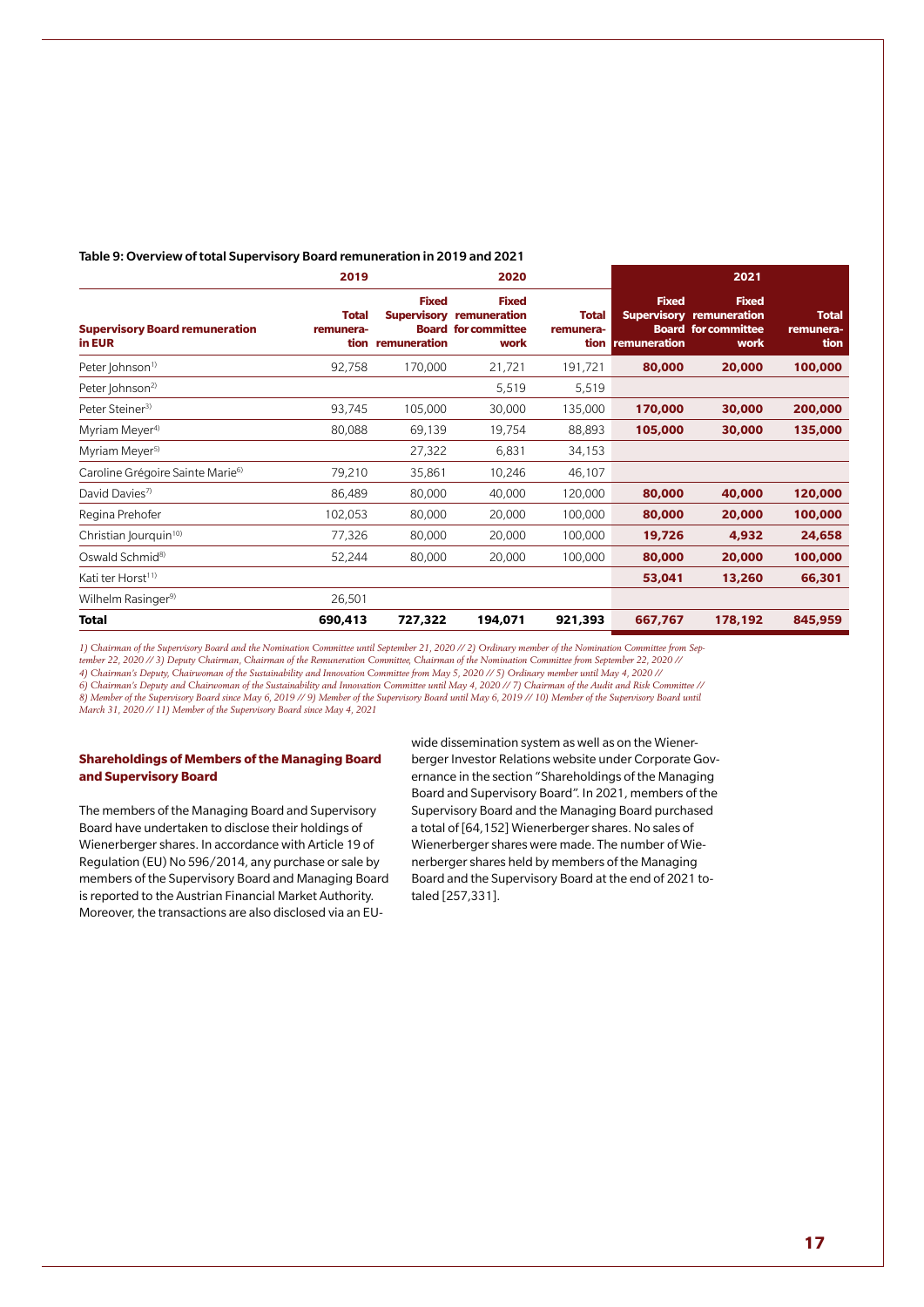| <b>Shareholdings</b><br>in numbers of shares |                                              | 12/31/2019     | <b>Purchase</b> | 12/31/2020 | <b>Purchase</b> | 12/31/2021  |
|----------------------------------------------|----------------------------------------------|----------------|-----------------|------------|-----------------|-------------|
| Managing Board                               | Heimo Scheuch                                | 154,343        | 10,828          | 165,171    | $50,678^{5}$    | 215,849     |
|                                              | Gerhard Hanke <sup>1)</sup>                  | 0              |                 | 1,4913     | $1,420^{4}$     | 2,911       |
|                                              | Carlo Crosetto <sup>1)</sup>                 | $\mathbf{0}$   |                 |            |                 | $\mathbf 0$ |
|                                              | Solveig Menard-Galli                         | 663            | 3,828           | 4,491      | $420^{4}$       | 4,911       |
|                                              | Harald Schwarzmayr                           | 3,8913         |                 | 3,891      | $2,420^{4}$     | 6,311       |
| Supervisory Board                            | Peter Johnson                                | 0              | 5,225           | 5,225      |                 | 5,225       |
|                                              | Peter Steiner                                | 2,100          |                 | 2,100      |                 | 2,100       |
|                                              | Caroline Grégoire Sainte Marie <sup>6)</sup> | 400            |                 |            |                 |             |
|                                              | Regina Prehofer                              | $\overline{0}$ |                 |            |                 | $\mathbf 0$ |
|                                              | David Davies                                 | 2,280          |                 | 2,280      | 9,200           | 11,480      |
|                                              | Christian Jourquin <sup>7)</sup>             | 0              |                 |            |                 | $\mathbf 0$ |
|                                              | Myriam Meyer                                 | 1,000          |                 | 1,000      |                 | 1,000       |
|                                              | Oswald Schmid                                | $\mathbf 0$    | 7,500           | 7,500      |                 | 7,500       |
|                                              | Kati ter Horst <sup>8)</sup>                 | 0              |                 |            |                 | $\mathbf 0$ |
|                                              | Gerhard Seban <sup>2)</sup>                  | 0              |                 |            |                 | $\mathbf 0$ |
|                                              | Claudia Schiroky <sup>2)</sup>               | 7              | 23              | 30         | $14^{4}$        | 44          |
|                                              | Wolfgang Wallner <sup>2)</sup>               | $\Omega$       |                 |            |                 | $\mathbf 0$ |
| <b>Total</b>                                 |                                              | 164,684        | 27,404          | 193,179    | 64,152          | 257,331     |

## Table 10: Overview of shareholdings of the Managing Board and Supervisory Board

*1) Carlo Crosetto left the company on February 28, 2021, and was succeeded by Gerhard Hanke on March 1, 2021. // 2) Employee representative // 3) Number of shares held prior to commencement of Managing Board position // 4) Of which a maximum number of 420 shares purchased within the framework of a share option program within the meaning of Art. 19 para .6 point e of Regulation (EU) No 596/2014 // 5) On May 20, 2021, the Supervisory Board of the company decided to allocate a total of 40,258 shares to Heimo Scheuch within the framework of*  the applicable share-based remuneration scheme without payment of consideration. Additionally, 420 shares vere purchased within the framework of a share option program within the meaning<br>of Art. 19 para. 6 point e of Regul *8) Member of the Supervisory Board since May 4, 2021*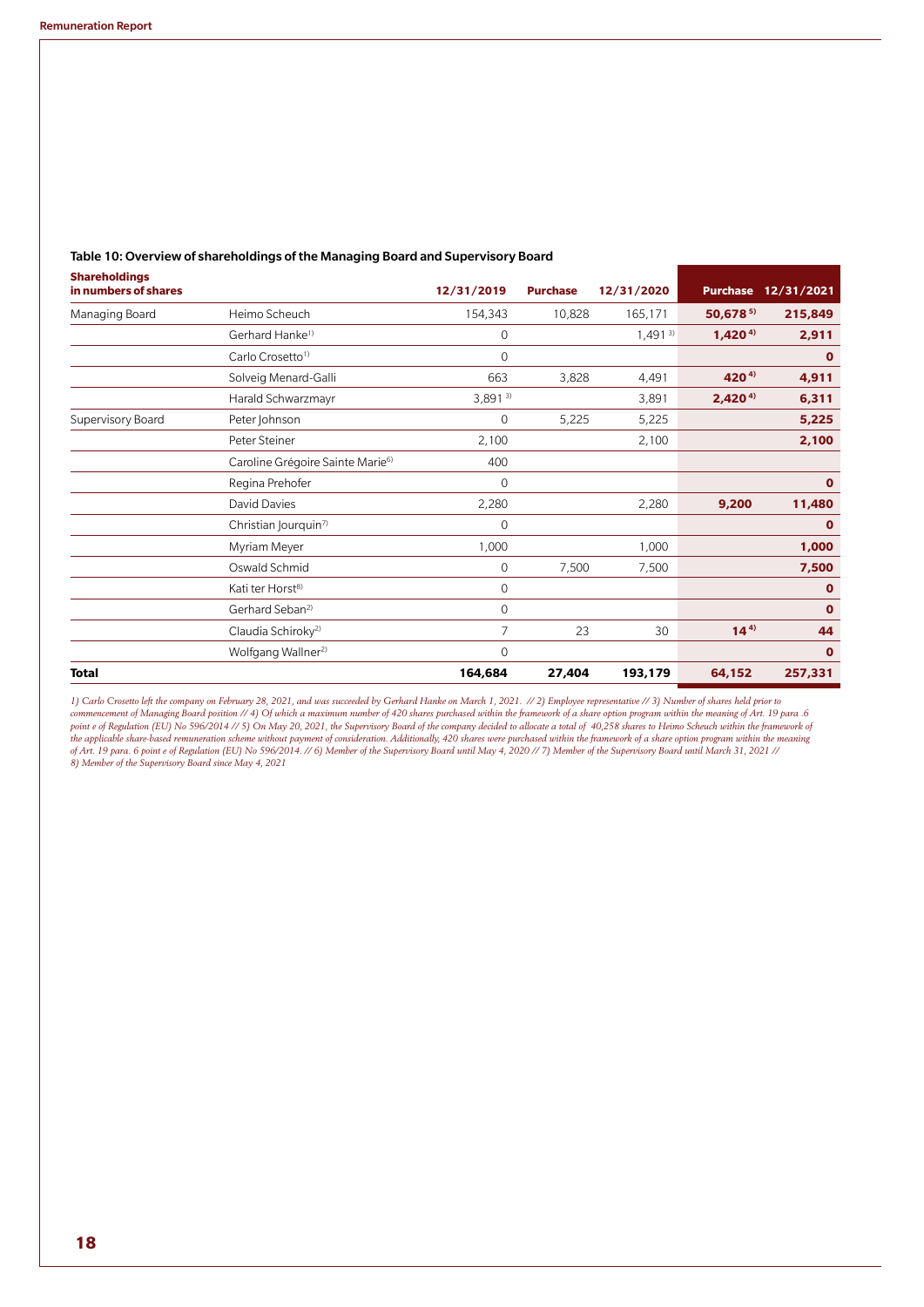Vienna, March 25, 2022

Heimo Scheuch *Chairman of the Managing Board of Wienerberger AG, CEO*

lum

Peter Steiner *Chairman of the Supervisory Board of Wienerberger AG*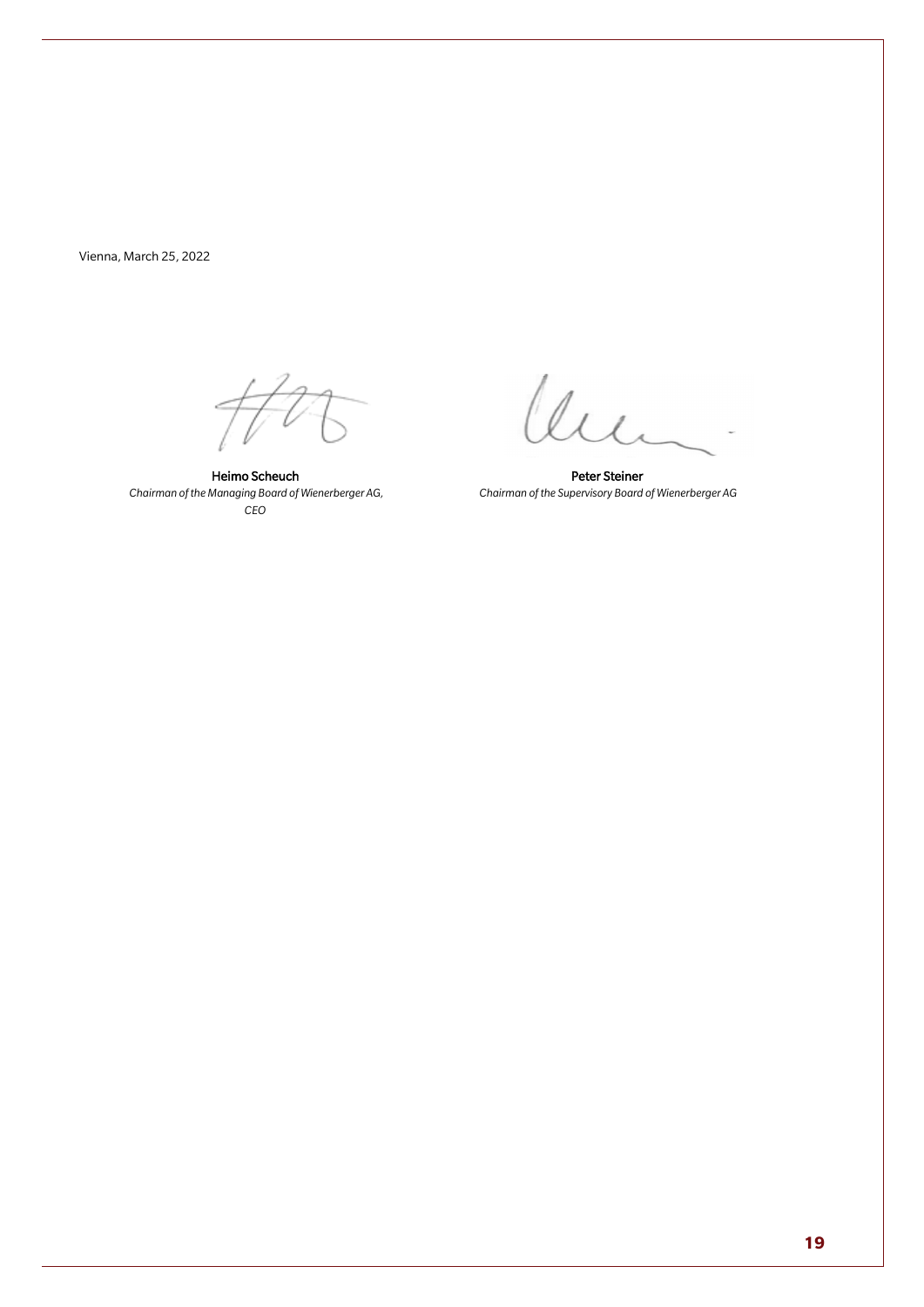# Independent assurance report<sup>1)</sup>

# **Independent assurance report on the compliance of the Remuneration Report as of 31.12.2021 with the provisions pursuant to sections 78c and 98a Austrian Stock Corporation Act (AktG)**

Dear Ladies and Gentlemen,

due to the listing of the shares of the Wienerberger AG ("Company") on the Vienna Stock Exchange, the Management Board, together with the Supervisory Board, is required to prepare a Remuneration Report annually in accordance with the provisions amended by the Stock Corporation Law Amendment Act 2019 (AktRÄG 2019) and to submit it to the Annual General Meeting for voting.

We have been engaged to perform a limited assurance engagement to determine whether the Remuneration Report as of 31.12.2021 complies, in all material respects, with the provisions of sections 78c and 98a Austrian Stock Corporation Act (AktG). We report on this as follows:

# **Independent assurance report**

We have reviewed the accompanying Remuneration Report as of 31.12.2021 of Wienerberger AG ("Company").

## **Responsibilities of the Management Board and the Supervisory Board**

The responsibility for compliance with legal requirements and for the proper preparation of the Remuneration Report in accordance with sections 78c and 98a Austrian Stock Corporation Act (AktG) lies with the Company's Management Board and Supervisory Board. This also includes the preparation of adequate documentation and the establishment of internal controls.

#### **Responsibilities of the Practitioner**

Our responsibility is to express a conclusion as to whether, based on our procedures performed and the evidence obtained, any matters have come to our attention that cause us to believe that the Remuneration Report prepared by the Company's Management Board and the Supervisory Board is not in compliance, in all material respects, with the requirements of sections 78c and 98a Austrian Stock Corporation Act (AktG).

We have performed the engagement in accordance with ISAE 3000 ("International Standard on Assurance Engagements 3000 – Assurance Engagements other than Audits or Reviews of Historical Financial Information") of the "International Auditing and Assurance Standards Board" (IAASB) as a limited assurance engagement. Those standards require that we comply with ethical requirements, including independence rules, and plan and perform the engagement, taking into account the principle of materiality, so as to provide our conclusion with limited assurance.

In a limited assurance engagement, the audit procedures performed are less extensive than in a reasonable assurance engagement, and accordingly, less assurance is obtained.

The procedures selected depend on the Practitioner's professional judgment and included, in particular, the following activities:

- **›** Review for compliance with the minimum content pursuant to sections 78c and 98a Austrian Stock Corporation Act (AktG)
- **›** Inspection of remuneration contracts of the members of the Management Board and the Supervisory Board as well as of the Articles of Association, and reconciliation with the stated remuneration components in the Remuneration Report
- **›** Reconciliation of the specified remuneration components with payroll accounts as well as actually made payments according to accounting records
- **›** Inquiries of members of the Management Board and Supervisory Board

*1) This English language assurance report is a translation provided for information purposes only. The original German text shall prevail in the event of any discrepancies between the English translation and the German original. We do not accept any liability for the use of, or reliance on, the English translation or for any errors or misunderstandings that may derive from the translation.*